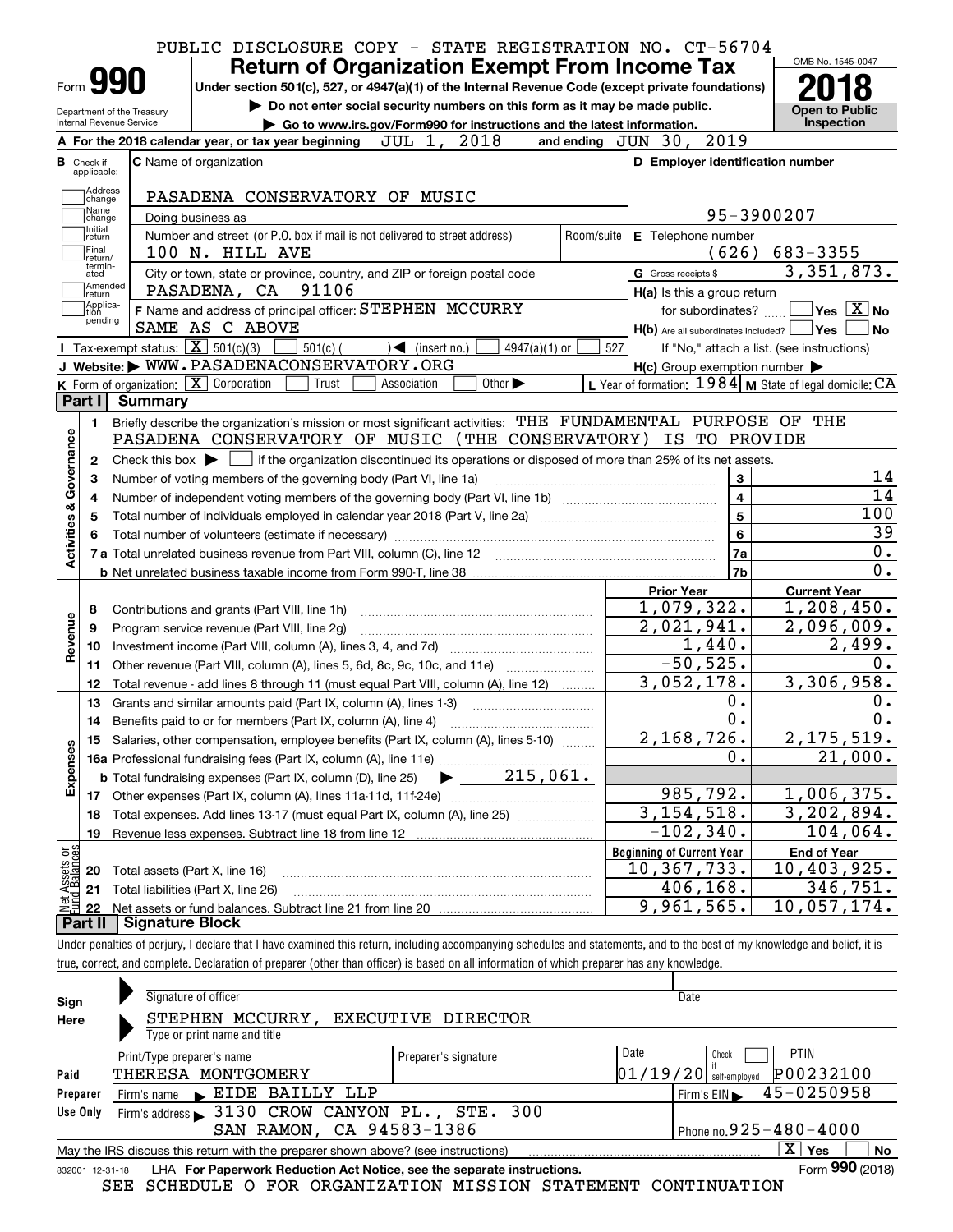|              | PASADENA CONSERVATORY OF MUSIC<br>Form 990 (2018)                                                                                            | 95-3900207                    | Page 2                   |
|--------------|----------------------------------------------------------------------------------------------------------------------------------------------|-------------------------------|--------------------------|
|              | <b>Statement of Program Service Accomplishments</b><br>Part III                                                                              |                               |                          |
|              |                                                                                                                                              |                               | $\overline{\mathbf{x}}$  |
| 1            | Briefly describe the organization's mission:                                                                                                 |                               |                          |
|              | IT IS THE MISSION OF THE PASADENA CONSERVATORY OF MUSIC TO EDUCATE,<br>ADVOCATE, INSPIRE AND SHARE; TO EDUCATE THROUGH A COMPREHENSIVE MUSIC |                               |                          |
|              | CURRICULUM TAUGHT BY AN EXCEPTIONAL FACULTY; TO ADVOCATE FOR THE VALUE                                                                       |                               |                          |
|              | OF MUSIC STUDY; TO INSPIRE THROUGH OUR PERFORMANCES OF THE OLD, NEW,                                                                         |                               |                          |
| $\mathbf{2}$ | Did the organization undertake any significant program services during the year which were not listed on the                                 |                               |                          |
|              | prior Form 990 or 990-EZ?                                                                                                                    |                               | Yes $X$ No               |
|              | If "Yes," describe these new services on Schedule O.                                                                                         |                               |                          |
| 3            | Did the organization cease conducting, or make significant changes in how it conducts, any program services?                                 |                               | $Yes \ \boxed{X}$ No     |
|              | If "Yes," describe these changes on Schedule O.                                                                                              |                               |                          |
| 4            | Describe the organization's program service accomplishments for each of its three largest program services, as measured by expenses.         |                               |                          |
|              | Section 501(c)(3) and 501(c)(4) organizations are required to report the amount of grants and allocations to others, the total expenses, and |                               |                          |
|              | revenue, if any, for each program service reported.                                                                                          |                               |                          |
| 4a           | 2,448,256. including grants of \$<br>(Expenses \$<br>(Code:                                                                                  | ) (Revenue \$                 | 2,096,009.               |
|              | OUTREACH PROGRAMS ARE PROVIDED TO OVER 3,000 STUDENTS THROUGHOUT THE                                                                         |                               |                          |
|              | SAN GABRIEL VALLEY. ON SITE INSTRUCTION PROGRAMS ARE PROVIDED TO OVER                                                                        |                               |                          |
|              | 1,200 STUDENTS THROUGH A COMPREHENSIVE MUSIC CURRICULUM. ABOUT 140                                                                           |                               |                          |
|              | PERFORMANCES ARE PRESENTED EACH YEAR TO AUDIENCES OF APPROXIMATELY                                                                           |                               |                          |
|              | 11,000.                                                                                                                                      |                               |                          |
|              |                                                                                                                                              |                               |                          |
|              |                                                                                                                                              |                               |                          |
|              |                                                                                                                                              |                               |                          |
|              |                                                                                                                                              |                               |                          |
|              |                                                                                                                                              |                               |                          |
|              |                                                                                                                                              |                               |                          |
| 4b           | $\left(\text{Code:}\right)$ $\left(\text{Expenses $}\right)$                                                                                 |                               | $\overline{\phantom{a}}$ |
|              |                                                                                                                                              |                               |                          |
|              |                                                                                                                                              |                               |                          |
|              |                                                                                                                                              |                               |                          |
|              |                                                                                                                                              |                               |                          |
|              |                                                                                                                                              |                               |                          |
|              |                                                                                                                                              |                               |                          |
|              |                                                                                                                                              |                               |                          |
|              |                                                                                                                                              |                               |                          |
|              |                                                                                                                                              |                               |                          |
|              |                                                                                                                                              |                               |                          |
|              |                                                                                                                                              |                               |                          |
|              |                                                                                                                                              |                               |                          |
| 4c           | (Code: ) (Expenses \$<br>including grants of \$                                                                                              | $\left($ Revenue \$ $\right)$ |                          |
|              |                                                                                                                                              |                               |                          |
|              |                                                                                                                                              |                               |                          |
|              |                                                                                                                                              |                               |                          |
|              |                                                                                                                                              |                               |                          |
|              |                                                                                                                                              |                               |                          |
|              |                                                                                                                                              |                               |                          |
|              |                                                                                                                                              |                               |                          |
|              |                                                                                                                                              |                               |                          |
|              |                                                                                                                                              |                               |                          |
|              |                                                                                                                                              |                               |                          |
|              |                                                                                                                                              |                               |                          |
| 4d           | Other program services (Describe in Schedule O.)                                                                                             |                               |                          |
|              | (Expenses \$<br>(Revenue \$<br>including grants of \$                                                                                        |                               |                          |
| 4е           | 2,448,256.<br>Total program service expenses                                                                                                 |                               |                          |
|              |                                                                                                                                              |                               | Form 990 (2018)          |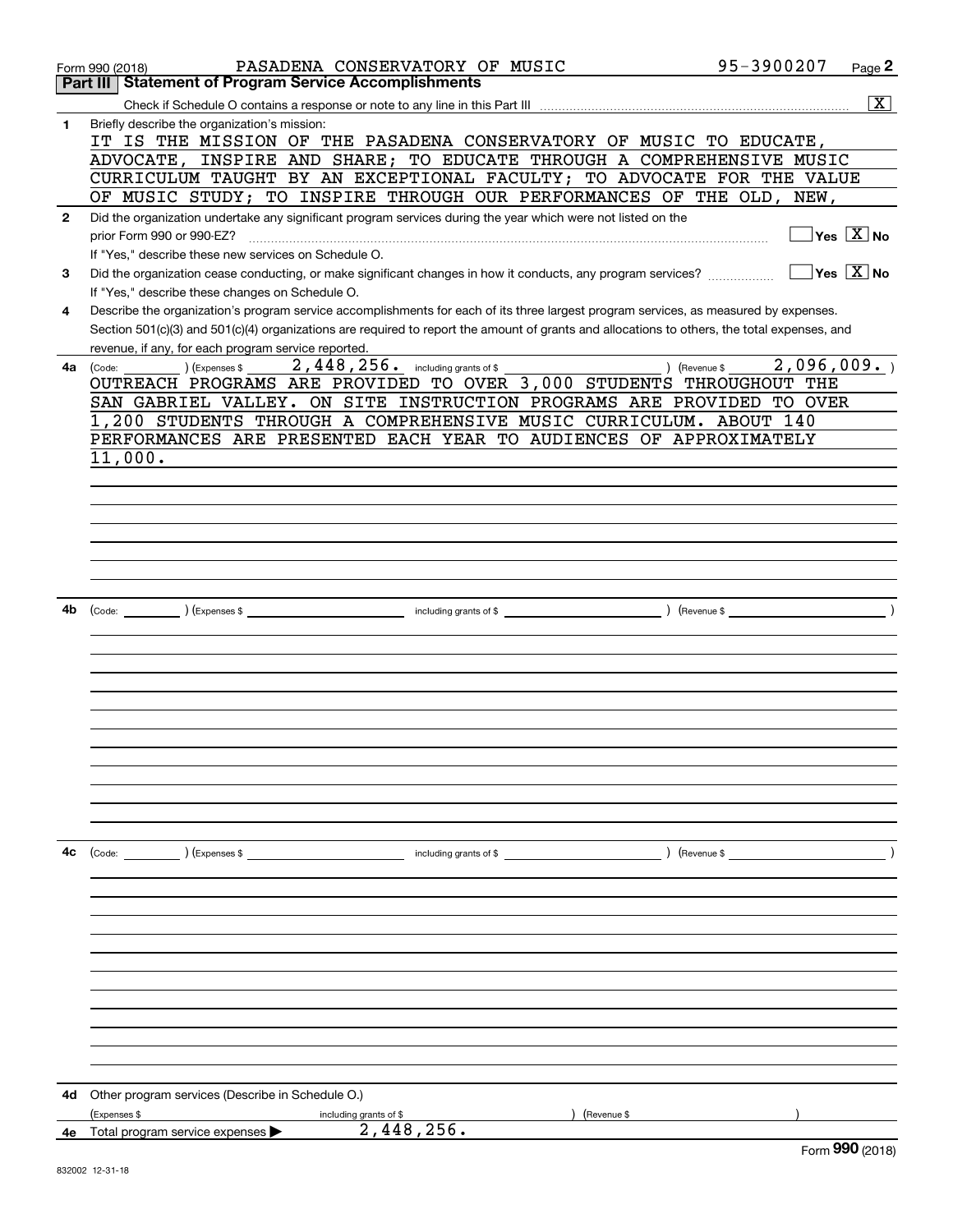|  | Form 990 (2018) |
|--|-----------------|

# Form 990 (2018) PASADENA CONSERVATORY OF MUSIC 95-3900207 <sub>Page</sub> 3<br>**Part IV | Checklist of Required Schedules**

|     |                                                                                                                                                    |                 | Yes | No |
|-----|----------------------------------------------------------------------------------------------------------------------------------------------------|-----------------|-----|----|
| 1.  | Is the organization described in section $501(c)(3)$ or $4947(a)(1)$ (other than a private foundation)?                                            |                 |     |    |
|     |                                                                                                                                                    | 1               | x   |    |
| 2   |                                                                                                                                                    | $\overline{2}$  | X   |    |
| 3   | Did the organization engage in direct or indirect political campaign activities on behalf of or in opposition to candidates for                    |                 |     |    |
|     |                                                                                                                                                    | 3               |     | x  |
| 4   | Section 501(c)(3) organizations. Did the organization engage in lobbying activities, or have a section 501(h) election in effect                   |                 |     |    |
|     |                                                                                                                                                    | 4               |     | x  |
| 5   | Is the organization a section 501(c)(4), 501(c)(5), or 501(c)(6) organization that receives membership dues, assessments, or                       |                 |     |    |
|     |                                                                                                                                                    | 5               |     | x  |
| 6   | Did the organization maintain any donor advised funds or any similar funds or accounts for which donors have the right to                          |                 |     |    |
|     | provide advice on the distribution or investment of amounts in such funds or accounts? If "Yes," complete Schedule D, Part I                       | 6               |     | x  |
| 7   | Did the organization receive or hold a conservation easement, including easements to preserve open space,                                          |                 |     |    |
|     |                                                                                                                                                    | $\overline{7}$  |     | x  |
| 8   | Did the organization maintain collections of works of art, historical treasures, or other similar assets? If "Yes," complete                       |                 |     |    |
|     |                                                                                                                                                    | 8               |     | x  |
| 9   | Did the organization report an amount in Part X, line 21, for escrow or custodial account liability, serve as a custodian for                      |                 |     |    |
|     | amounts not listed in Part X; or provide credit counseling, debt management, credit repair, or debt negotiation services?                          |                 |     | x  |
|     |                                                                                                                                                    | 9               |     |    |
| 10  | Did the organization, directly or through a related organization, hold assets in temporarily restricted endowments, permanent                      |                 | х   |    |
|     |                                                                                                                                                    | 10              |     |    |
| 11  | If the organization's answer to any of the following questions is "Yes," then complete Schedule D, Parts VI, VII, VIII, IX, or X<br>as applicable. |                 |     |    |
|     | Did the organization report an amount for land, buildings, and equipment in Part X, line 10? If "Yes," complete Schedule D,                        |                 |     |    |
| a   |                                                                                                                                                    | 11a             | х   |    |
|     | Did the organization report an amount for investments - other securities in Part X, line 12 that is 5% or more of its total                        |                 |     |    |
|     |                                                                                                                                                    | 11 <sub>b</sub> |     | x  |
| c   | Did the organization report an amount for investments - program related in Part X, line 13 that is 5% or more of its total                         |                 |     |    |
|     |                                                                                                                                                    | 11c             |     | x  |
|     | d Did the organization report an amount for other assets in Part X, line 15 that is 5% or more of its total assets reported in                     |                 |     |    |
|     |                                                                                                                                                    | 11d             |     | x  |
|     |                                                                                                                                                    | 11e             | x   |    |
| f   | Did the organization's separate or consolidated financial statements for the tax year include a footnote that addresses                            |                 |     |    |
|     | the organization's liability for uncertain tax positions under FIN 48 (ASC 740)? If "Yes," complete Schedule D, Part X                             | 11f             | x   |    |
| 12a | Did the organization obtain separate, independent audited financial statements for the tax year? If "Yes," complete                                |                 |     |    |
|     | Schedule D, Parts XI and XII                                                                                                                       | 12a             | х   |    |
|     | <b>b</b> Was the organization included in consolidated, independent audited financial statements for the tax year?                                 |                 |     |    |
|     | If "Yes," and if the organization answered "No" to line 12a, then completing Schedule D, Parts XI and XII is optional                              | 12 <sub>b</sub> |     |    |
| 13  | Is the organization a school described in section $170(b)(1)(A)(ii)?$ If "Yes," complete Schedule E                                                | 13              | х   |    |
| 14a | Did the organization maintain an office, employees, or agents outside of the United States?                                                        | 14a             |     | X. |
| b   | Did the organization have aggregate revenues or expenses of more than \$10,000 from grantmaking, fundraising, business,                            |                 |     |    |
|     | investment, and program service activities outside the United States, or aggregate foreign investments valued at \$100,000                         |                 |     |    |
|     |                                                                                                                                                    | 14b             | х   |    |
| 15  | Did the organization report on Part IX, column (A), line 3, more than \$5,000 of grants or other assistance to or for any                          |                 |     |    |
|     |                                                                                                                                                    | 15              |     | x  |
| 16  | Did the organization report on Part IX, column (A), line 3, more than \$5,000 of aggregate grants or other assistance to                           |                 |     |    |
|     |                                                                                                                                                    | 16              |     | x  |
| 17  | Did the organization report a total of more than \$15,000 of expenses for professional fundraising services on Part IX,                            |                 |     |    |
|     |                                                                                                                                                    | 17              | х   |    |
| 18  | Did the organization report more than \$15,000 total of fundraising event gross income and contributions on Part VIII, lines                       |                 |     |    |
|     |                                                                                                                                                    | 18              |     | x  |
| 19  | Did the organization report more than \$15,000 of gross income from gaming activities on Part VIII, line 9a? If "Yes."                             |                 |     |    |
|     |                                                                                                                                                    | 19              |     | x  |
| 20a | Did the organization operate one or more hospital facilities? If "Yes," complete Schedule H                                                        | <b>20a</b>      |     | X  |
| b   | If "Yes" to line 20a, did the organization attach a copy of its audited financial statements to this return?                                       | 20 <sub>b</sub> |     |    |
| 21  | Did the organization report more than \$5,000 of grants or other assistance to any domestic organization or                                        |                 |     | x  |
|     |                                                                                                                                                    | 21              |     |    |

Form (2018) **990**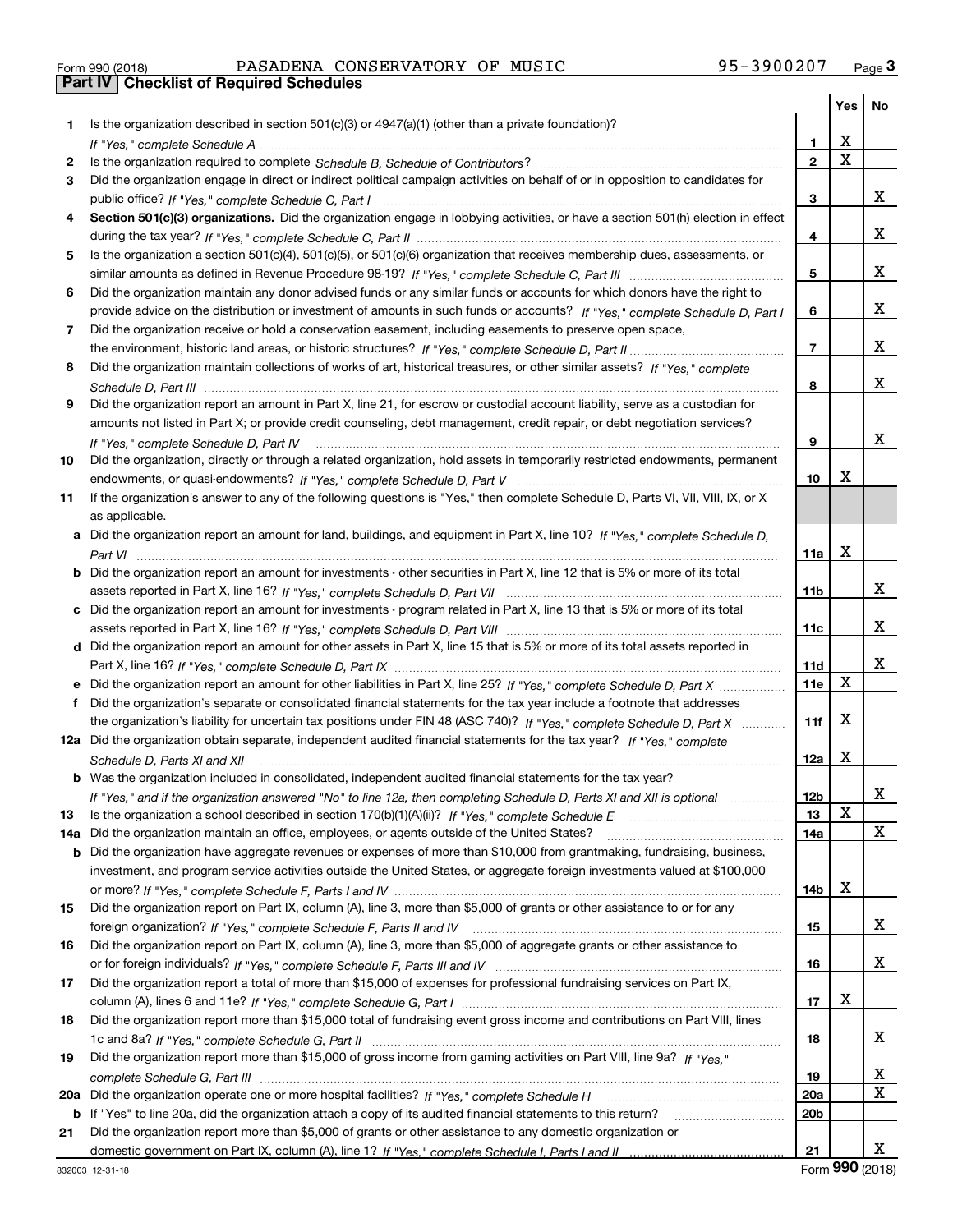|  | Form 990 (2018) |  |
|--|-----------------|--|
|  |                 |  |

Form 990 (2018) PASADENA CONSERVATORY OF MUSIC 95-3900207 <sub>Page</sub> 4<br>**Part IV | Checklist of Required Schedules** <sub>(continued)</sub>

*(continued)*

|               |                                                                                                                                 |                 | Yes | No     |
|---------------|---------------------------------------------------------------------------------------------------------------------------------|-----------------|-----|--------|
| 22            | Did the organization report more than \$5,000 of grants or other assistance to or for domestic individuals on                   |                 |     |        |
|               |                                                                                                                                 | 22              |     | x      |
| 23            | Did the organization answer "Yes" to Part VII, Section A, line 3, 4, or 5 about compensation of the organization's current      |                 |     |        |
|               | and former officers, directors, trustees, key employees, and highest compensated employees? If "Yes," complete                  |                 |     |        |
|               |                                                                                                                                 | 23              | X   |        |
|               | 24a Did the organization have a tax-exempt bond issue with an outstanding principal amount of more than \$100,000 as of the     |                 |     |        |
|               | last day of the year, that was issued after December 31, 2002? If "Yes," answer lines 24b through 24d and complete              |                 |     |        |
|               |                                                                                                                                 | 24a             |     | x      |
|               | <b>b</b> Did the organization invest any proceeds of tax-exempt bonds beyond a temporary period exception?                      | 24b             |     |        |
|               | c Did the organization maintain an escrow account other than a refunding escrow at any time during the year to defease          |                 |     |        |
|               | any tax-exempt bonds?                                                                                                           | 24c             |     |        |
|               |                                                                                                                                 | 24d             |     |        |
|               | 25a Section 501(c)(3), 501(c)(4), and 501(c)(29) organizations. Did the organization engage in an excess benefit                |                 |     |        |
|               |                                                                                                                                 | 25a             |     | x      |
|               | b Is the organization aware that it engaged in an excess benefit transaction with a disqualified person in a prior year, and    |                 |     |        |
|               | that the transaction has not been reported on any of the organization's prior Forms 990 or 990-EZ? If "Yes," complete           |                 |     |        |
|               | Schedule L, Part I                                                                                                              | 25b             |     | x      |
| 26            | Did the organization report any amount on Part X, line 5, 6, or 22 for receivables from or payables to any current or           |                 |     |        |
|               | former officers, directors, trustees, key employees, highest compensated employees, or disqualified persons? If "Yes."          |                 |     |        |
|               | complete Schedule L. Part II                                                                                                    | 26              |     | x      |
| 27            | Did the organization provide a grant or other assistance to an officer, director, trustee, key employee, substantial            |                 |     |        |
|               | contributor or employee thereof, a grant selection committee member, or to a 35% controlled entity or family member             |                 |     |        |
|               |                                                                                                                                 | 27              |     | x      |
| 28            | Was the organization a party to a business transaction with one of the following parties (see Schedule L, Part IV               |                 |     |        |
|               | instructions for applicable filing thresholds, conditions, and exceptions):                                                     |                 |     |        |
| а             |                                                                                                                                 | 28a             |     | х      |
| b             | A family member of a current or former officer, director, trustee, or key employee? If "Yes," complete Schedule L, Part IV      | 28 <sub>b</sub> |     | X      |
| с             | An entity of which a current or former officer, director, trustee, or key employee (or a family member thereof) was an officer, |                 |     |        |
|               |                                                                                                                                 | 28c             |     | x      |
| 29            |                                                                                                                                 | 29              | X   |        |
| 30            | Did the organization receive contributions of art, historical treasures, or other similar assets, or qualified conservation     |                 |     |        |
|               |                                                                                                                                 | 30              |     | x      |
| 31            | Did the organization liquidate, terminate, or dissolve and cease operations?                                                    |                 |     |        |
|               |                                                                                                                                 | 31              |     | x      |
| 32            | Did the organization sell, exchange, dispose of, or transfer more than 25% of its net assets? If "Yes," complete                |                 |     |        |
|               |                                                                                                                                 | 32              |     | x      |
| 33            | Did the organization own 100% of an entity disregarded as separate from the organization under Regulations                      |                 |     |        |
|               | sections 301.7701-2 and 301.7701-3? If "Yes," complete Schedule R, Part I                                                       | 33              |     | x      |
| 34            | Was the organization related to any tax-exempt or taxable entity? If "Yes," complete Schedule R, Part II, III, or IV, and       |                 |     |        |
|               | Part V, line 1                                                                                                                  | 34              |     | х<br>X |
|               | 35a Did the organization have a controlled entity within the meaning of section 512(b)(13)?                                     | 35a             |     |        |
|               | b If "Yes" to line 35a, did the organization receive any payment from or engage in any transaction with a controlled entity     |                 |     |        |
|               |                                                                                                                                 | 35b             |     |        |
| 36            | Section 501(c)(3) organizations. Did the organization make any transfers to an exempt non-charitable related organization?      |                 |     | x      |
|               |                                                                                                                                 | 36              |     |        |
| 37            | Did the organization conduct more than 5% of its activities through an entity that is not a related organization                |                 |     | x      |
|               |                                                                                                                                 | 37              |     |        |
| 38            | Did the organization complete Schedule O and provide explanations in Schedule O for Part VI, lines 11b and 19?                  | 38              | X   |        |
| <b>Part V</b> | <b>Statements Regarding Other IRS Filings and Tax Compliance</b>                                                                |                 |     |        |
|               | Check if Schedule O contains a response or note to any line in this Part V                                                      |                 |     |        |
|               |                                                                                                                                 |                 | Yes | No     |
|               | 48<br>1a                                                                                                                        |                 |     |        |
| b             | $\Omega$<br>Enter the number of Forms W-2G included in line 1a. Enter -0- if not applicable<br>1b                               |                 |     |        |
| C             | Did the organization comply with backup withholding rules for reportable payments to vendors and reportable gaming              |                 |     |        |
|               |                                                                                                                                 | 1c              | X   |        |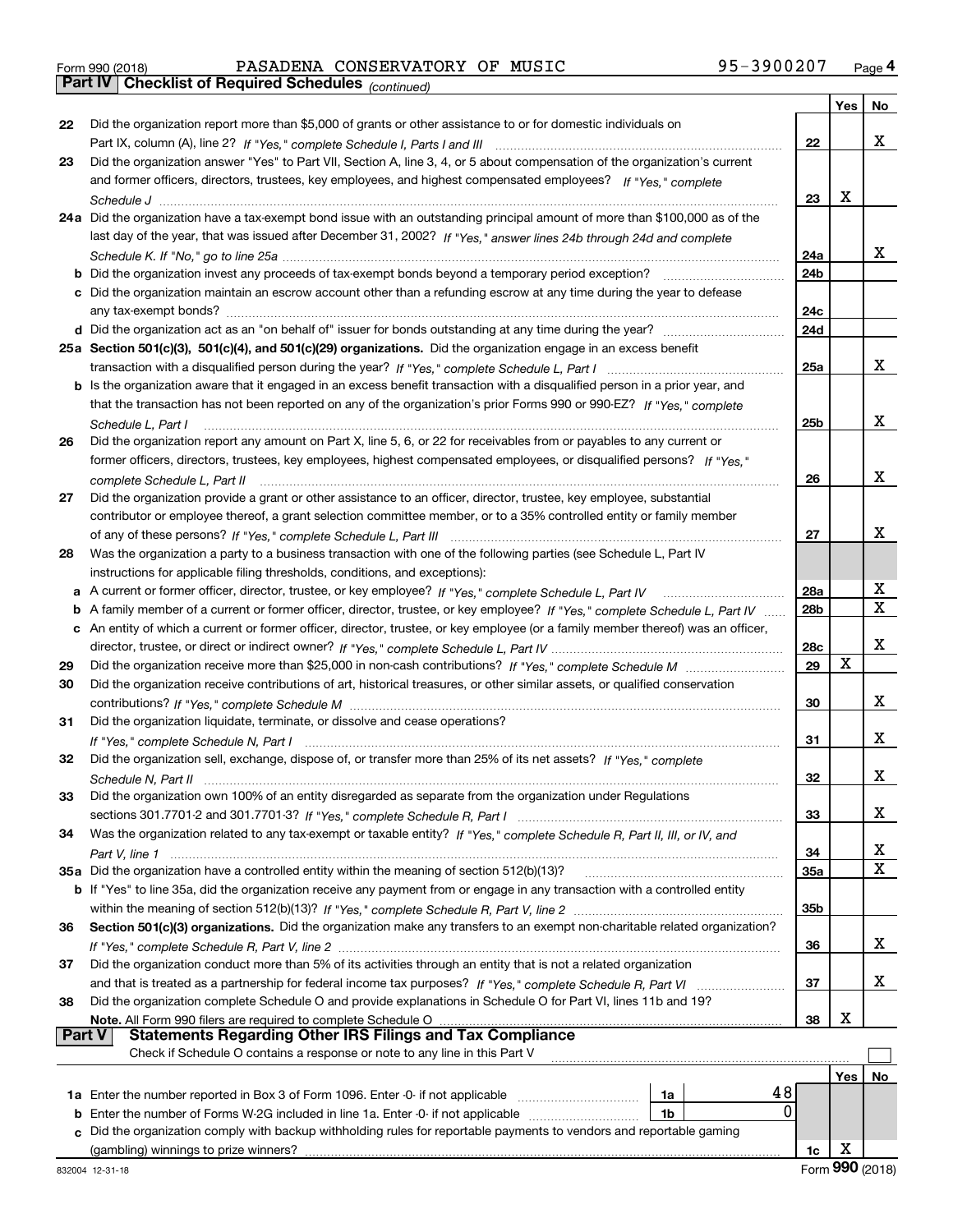|               | PASADENA CONSERVATORY OF MUSIC<br>Form 990 (2018)                                                                                                      | 95-3900207 |                |            | Page $5$     |
|---------------|--------------------------------------------------------------------------------------------------------------------------------------------------------|------------|----------------|------------|--------------|
| <b>Part V</b> | Statements Regarding Other IRS Filings and Tax Compliance (continued)                                                                                  |            |                |            |              |
|               |                                                                                                                                                        |            |                | <b>Yes</b> | <b>No</b>    |
|               | 2a Enter the number of employees reported on Form W-3, Transmittal of Wage and Tax Statements,                                                         |            |                |            |              |
|               | filed for the calendar year ending with or within the year covered by this return<br>2a                                                                | 100        |                |            |              |
|               |                                                                                                                                                        |            | 2 <sub>b</sub> | X          |              |
|               |                                                                                                                                                        |            |                |            |              |
|               | 3a Did the organization have unrelated business gross income of \$1,000 or more during the year?                                                       |            | 3a             |            | x            |
| b             |                                                                                                                                                        |            | 3 <sub>b</sub> |            |              |
|               | 4a At any time during the calendar year, did the organization have an interest in, or a signature or other authority over, a                           |            |                |            |              |
|               | financial account in a foreign country (such as a bank account, securities account, or other financial account)?                                       |            | 4a             |            | x            |
|               | <b>b</b> If "Yes," enter the name of the foreign country: $\blacktriangleright$                                                                        |            |                |            |              |
|               | See instructions for filing requirements for FinCEN Form 114, Report of Foreign Bank and Financial Accounts (FBAR).                                    |            |                |            |              |
|               |                                                                                                                                                        |            | 5a             |            | х            |
| b             | Did any taxable party notify the organization that it was or is a party to a prohibited tax shelter transaction?                                       |            | 5 <sub>b</sub> |            | $\mathbf{X}$ |
| c             |                                                                                                                                                        |            | 5c             |            |              |
|               | 6a Does the organization have annual gross receipts that are normally greater than \$100,000, and did the organization solicit                         |            |                |            |              |
|               | any contributions that were not tax deductible as charitable contributions?                                                                            |            | 6a             |            | x            |
|               | <b>b</b> If "Yes," did the organization include with every solicitation an express statement that such contributions or gifts                          |            |                |            |              |
|               | were not tax deductible?                                                                                                                               |            | 6b             |            |              |
| 7             | Organizations that may receive deductible contributions under section 170(c).                                                                          |            |                |            |              |
| a             | Did the organization receive a payment in excess of \$75 made partly as a contribution and partly for goods and services provided to the payor?        |            | 7a             | x          |              |
| b             | "Yes," did the organization notify the donor of the value of the goods or services provided?                                                           |            | 7b             | X          |              |
|               | c Did the organization sell, exchange, or otherwise dispose of tangible personal property for which it was required                                    |            |                |            |              |
|               | to file Form 8282?                                                                                                                                     |            | 7c             |            | х            |
| d             | If "Yes," indicate the number of Forms 8282 filed during the year [11,111] [11] The set result in the number of Forms 8282 filed during the year<br>7d |            |                |            |              |
| е             | Did the organization receive any funds, directly or indirectly, to pay premiums on a personal benefit contract?                                        |            | 7e             |            |              |
|               | Did the organization, during the year, pay premiums, directly or indirectly, on a personal benefit contract?                                           |            | 7f             |            |              |
| q             | If the organization received a contribution of qualified intellectual property, did the organization file Form 8899 as required?                       |            | 7g             |            |              |

| 9  | Sponsoring organizations maintaining donor advised funds.                                                                                         |                 |            |
|----|---------------------------------------------------------------------------------------------------------------------------------------------------|-----------------|------------|
| a  |                                                                                                                                                   |                 | 9а         |
| b  | Did the sponsoring organization make a distribution to a donor, donor advisor, or related person?<br><u> 1986 - John Bernstein, skriuwer en s</u> |                 | 9b         |
| 10 | Section 501(c)(7) organizations. Enter:                                                                                                           |                 |            |
| a  |                                                                                                                                                   | 10a             |            |
| b  | Gross receipts, included on Form 990, Part VIII, line 12, for public use of club facilities                                                       | 10 <sub>b</sub> |            |
| 11 | Section 501(c)(12) organizations. Enter:                                                                                                          |                 |            |
| a  |                                                                                                                                                   | 11a             |            |
| b  | Gross income from other sources (Do not net amounts due or paid to other sources against                                                          |                 |            |
|    |                                                                                                                                                   | 11 <sub>b</sub> |            |
|    | 12a Section 4947(a)(1) non-exempt charitable trusts. Is the organization filing Form 990 in lieu of Form 1041?                                    |                 | <b>12a</b> |
| b  | If "Yes," enter the amount of tax-exempt interest received or accrued during the year                                                             | 12 <sub>b</sub> |            |
| 13 | Section 501(c)(29) qualified nonprofit health insurance issuers.                                                                                  |                 |            |
| a  | Is the organization licensed to issue qualified health plans in more than one state?                                                              |                 | 13a        |
|    | <b>Note.</b> See the instructions for additional information the organization must report on Schedule O.                                          |                 |            |
|    | <b>b</b> Enter the amount of reserves the organization is required to maintain by the states in which the                                         |                 |            |
|    | organization is licensed to issue qualified health plans                                                                                          | 13 <sub>b</sub> |            |

**h** If the organization received a contribution of cars, boats, airplanes, or other vehicles, did the organization file a Form 1098-C?

sponsoring organization have excess business holdings at any time during the year? ~~~~~~~~~~~~~~~~~~~

**8 Sponsoring organizations maintaining donor advised funds.**  Did a donor advised fund maintained by the

|    | If "Yes," complete Form 4720, Schedule O.                                                                       |     |   |
|----|-----------------------------------------------------------------------------------------------------------------|-----|---|
| 16 | Is the organization an educational institution subject to the section 4968 excise tax on net investment income? | 16  | w |
|    | If "Yes," see instructions and file Form 4720, Schedule N.                                                      |     |   |
|    |                                                                                                                 | 15  | v |
| 15 | Is the organization subject to the section 4960 tax on payment(s) of more than \$1,000,000 in remuneration or   |     |   |
|    |                                                                                                                 | 14b |   |
|    | 14a Did the organization receive any payments for indoor tanning services during the tax year?                  | 14a |   |
|    | c Enter the amount of reserves on hand<br>13 <sub>c</sub>                                                       |     |   |
|    | organization to hoorlood to loodo qualifica ricaltir plane                                                      |     |   |

**7h**

**8**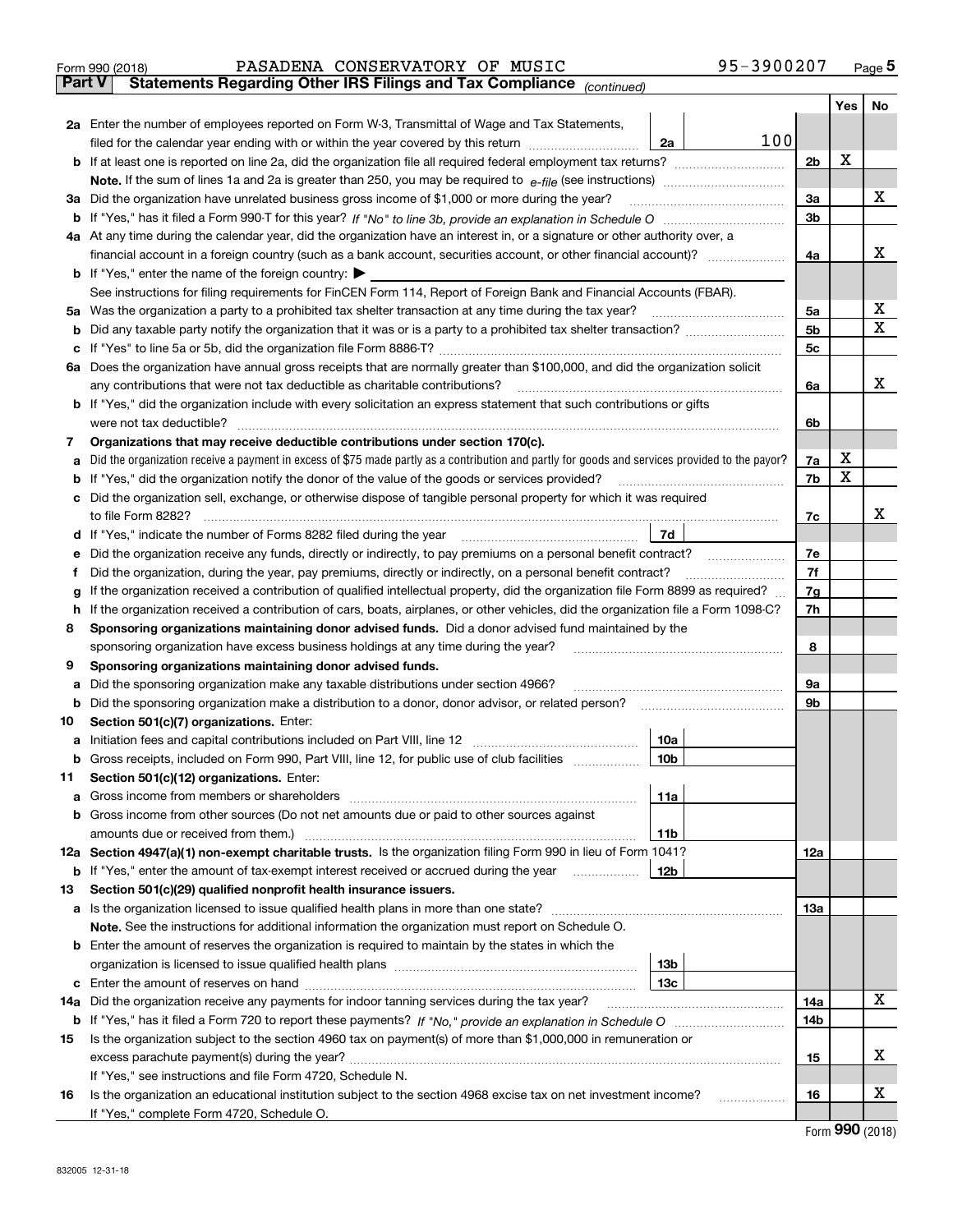| Form 990 (2018) |  |  |
|-----------------|--|--|
|                 |  |  |

## PASADENA CONSERVATORY OF MUSIC 95-3900207

*For each "Yes" response to lines 2 through 7b below, and for a "No" response to line 8a, 8b, or 10b below, describe the circumstances, processes, or changes in Schedule O. See instructions.* Form 990 (2018) PASADENA CONSERVATORY OF MUSIC<br>**Part VI** | Governance, Management, and Disclosure *For each "Yes" response to lines 2 through 7b below, and for a "No" response* 

|    | Check if Schedule O contains a response or note to any line in this Part VI                                                                                                                                                    |                         |     | $\overline{\text{X}}$ |
|----|--------------------------------------------------------------------------------------------------------------------------------------------------------------------------------------------------------------------------------|-------------------------|-----|-----------------------|
|    | Section A. Governing Body and Management                                                                                                                                                                                       |                         |     |                       |
|    |                                                                                                                                                                                                                                |                         | Yes | No                    |
|    | 14<br>1a<br><b>1a</b> Enter the number of voting members of the governing body at the end of the tax year                                                                                                                      |                         |     |                       |
|    | If there are material differences in voting rights among members of the governing body, or if the governing                                                                                                                    |                         |     |                       |
|    | body delegated broad authority to an executive committee or similar committee, explain in Schedule O.                                                                                                                          |                         |     |                       |
| b  | 14<br>Enter the number of voting members included in line 1a, above, who are independent<br>1b<br>.                                                                                                                            |                         |     |                       |
| 2  | Did any officer, director, trustee, or key employee have a family relationship or a business relationship with any other                                                                                                       |                         |     |                       |
|    | officer, director, trustee, or key employee?                                                                                                                                                                                   | 2                       |     | х                     |
| 3  | Did the organization delegate control over management duties customarily performed by or under the direct supervision                                                                                                          |                         |     |                       |
|    |                                                                                                                                                                                                                                | 3                       |     | х                     |
| 4  | Did the organization make any significant changes to its governing documents since the prior Form 990 was filed?                                                                                                               | $\overline{\mathbf{4}}$ |     | $\mathbf X$           |
| 5  |                                                                                                                                                                                                                                | 5                       |     | $\mathbf X$           |
| 6  | Did the organization have members or stockholders?                                                                                                                                                                             | 6                       |     | $\mathbf X$           |
| 7a | Did the organization have members, stockholders, or other persons who had the power to elect or appoint one or                                                                                                                 |                         |     |                       |
|    | more members of the governing body?                                                                                                                                                                                            | 7a                      |     | х                     |
|    | <b>b</b> Are any governance decisions of the organization reserved to (or subject to approval by) members, stockholders, or                                                                                                    |                         |     |                       |
|    | persons other than the governing body?                                                                                                                                                                                         | 7b                      |     | х                     |
| 8  | Did the organization contemporaneously document the meetings held or written actions undertaken during the year by the following:                                                                                              |                         |     |                       |
| a  | The governing body?                                                                                                                                                                                                            | 8а                      | х   |                       |
| b  | Each committee with authority to act on behalf of the governing body?                                                                                                                                                          | 8b                      | X   |                       |
| 9  | Is there any officer, director, trustee, or key employee listed in Part VII, Section A, who cannot be reached at the                                                                                                           |                         |     |                       |
|    |                                                                                                                                                                                                                                | 9                       |     | х                     |
|    | Section B. Policies <sub>(This Section B requests information about policies not required by the Internal Revenue Code.)</sub>                                                                                                 |                         |     |                       |
|    |                                                                                                                                                                                                                                |                         | Yes | No                    |
|    |                                                                                                                                                                                                                                | 10a                     |     | х                     |
|    | <b>b</b> If "Yes," did the organization have written policies and procedures governing the activities of such chapters, affiliates,                                                                                            |                         |     |                       |
|    | and branches to ensure their operations are consistent with the organization's exempt purposes?                                                                                                                                | 10 <sub>b</sub>         |     |                       |
|    | 11a Has the organization provided a complete copy of this Form 990 to all members of its governing body before filing the form?                                                                                                | 11a                     | X   |                       |
|    | <b>b</b> Describe in Schedule O the process, if any, used by the organization to review this Form 990.                                                                                                                         |                         |     |                       |
|    | 12a Did the organization have a written conflict of interest policy? If "No," go to line 13                                                                                                                                    | 12a                     | х   |                       |
|    |                                                                                                                                                                                                                                | 12 <sub>b</sub>         | Х   |                       |
|    | c Did the organization regularly and consistently monitor and enforce compliance with the policy? If "Yes," describe                                                                                                           |                         |     |                       |
|    | in Schedule O how this was done <i>manually contained account of the contained to how this was done</i>                                                                                                                        | 12c                     | х   |                       |
| 13 | Did the organization have a written whistleblower policy?                                                                                                                                                                      | 13                      | X   |                       |
| 14 | Did the organization have a written document retention and destruction policy?                                                                                                                                                 | 14                      | X   |                       |
| 15 | Did the process for determining compensation of the following persons include a review and approval by independent                                                                                                             |                         |     |                       |
|    | persons, comparability data, and contemporaneous substantiation of the deliberation and decision?                                                                                                                              |                         |     |                       |
|    | a The organization's CEO, Executive Director, or top management official manufactor content content content of                                                                                                                 | 15a                     | х   |                       |
|    | b Other officers or key employees of the organization manufactured content to the organization manufactured content of the organization manufactured content of the organization manufactured content of the organization manu | 15b                     |     | х                     |
|    | If "Yes" to line 15a or 15b, describe the process in Schedule O (see instructions).                                                                                                                                            |                         |     |                       |
|    | 16a Did the organization invest in, contribute assets to, or participate in a joint venture or similar arrangement with a                                                                                                      |                         |     |                       |
|    | taxable entity during the year?                                                                                                                                                                                                | 16a                     |     | х                     |
|    | b If "Yes," did the organization follow a written policy or procedure requiring the organization to evaluate its participation                                                                                                 |                         |     |                       |
|    | in joint venture arrangements under applicable federal tax law, and take steps to safeguard the organization's                                                                                                                 |                         |     |                       |
|    |                                                                                                                                                                                                                                | 16b                     |     |                       |
|    | <b>Section C. Disclosure</b>                                                                                                                                                                                                   |                         |     |                       |
| 17 | List the states with which a copy of this Form 990 is required to be filed $\blacktriangleright$ CA                                                                                                                            |                         |     |                       |
| 18 | Section 6104 requires an organization to make its Forms 1023 (1024 or 1024-A if applicable), 990, and 990-T (Section 501(c)(3)s only) available                                                                                |                         |     |                       |
|    | for public inspection. Indicate how you made these available. Check all that apply.                                                                                                                                            |                         |     |                       |
|    | $X$ Upon request<br>Another's website<br>Own website<br>Other (explain in Schedule O)                                                                                                                                          |                         |     |                       |
| 19 | Describe in Schedule O whether (and if so, how) the organization made its governing documents, conflict of interest policy, and financial                                                                                      |                         |     |                       |
|    | statements available to the public during the tax year.                                                                                                                                                                        |                         |     |                       |
| 20 | State the name, address, and telephone number of the person who possesses the organization's books and records                                                                                                                 |                         |     |                       |
|    | PASADENA CONSERVATORY OF MUSIC - (626)683-3355                                                                                                                                                                                 |                         |     |                       |
|    | 91106<br>100 N. HILL AVE, PASADENA, CA                                                                                                                                                                                         |                         |     |                       |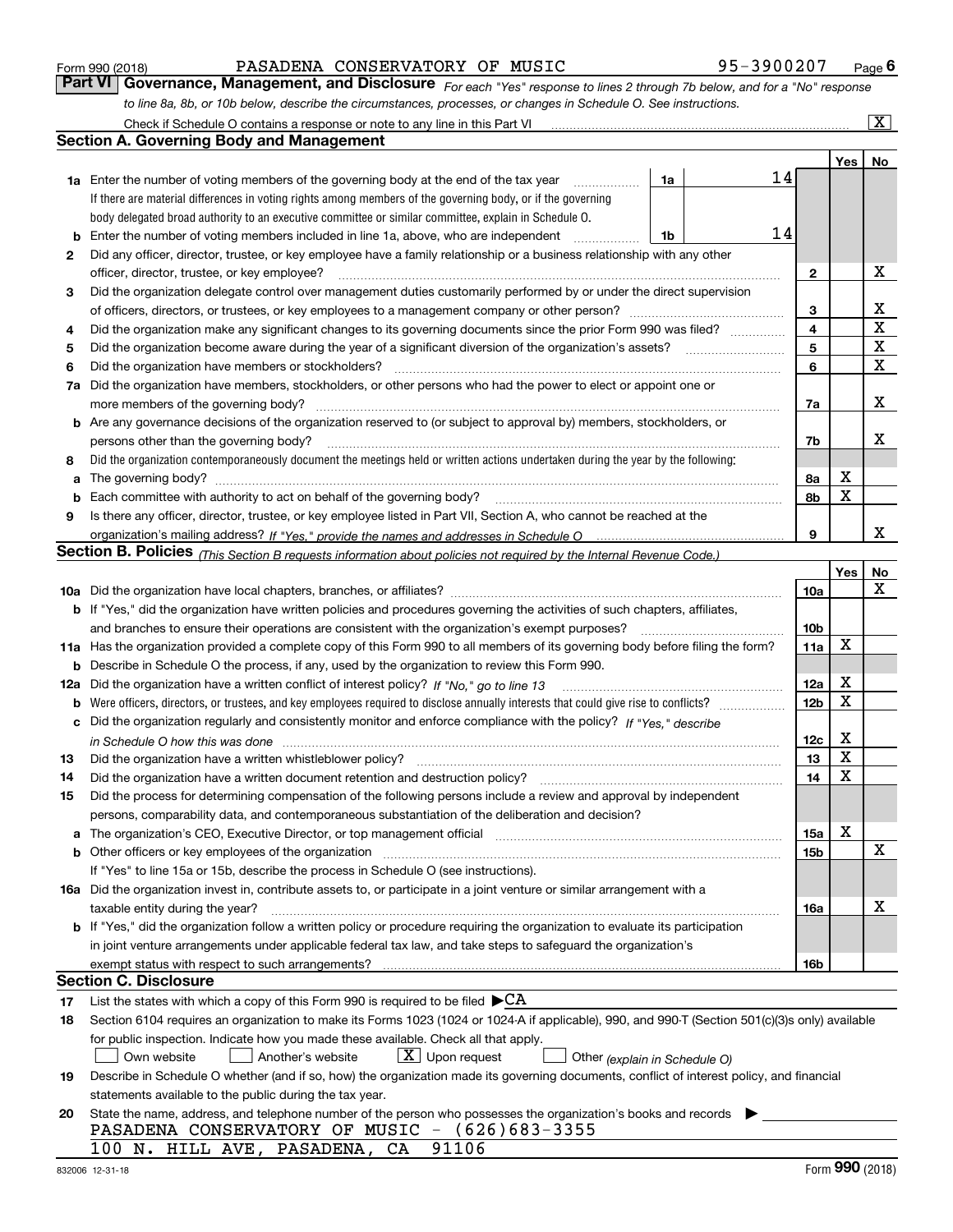$\mathcal{L}^{\text{max}}$ 

**7Part VII Compensation of Officers, Directors, Trustees, Key Employees, Highest Compensated Employees, and Independent Contractors**

Check if Schedule O contains a response or note to any line in this Part VII

**Section A. Officers, Directors, Trustees, Key Employees, and Highest Compensated Employees**

**1a**  Complete this table for all persons required to be listed. Report compensation for the calendar year ending with or within the organization's tax year.

**•** List all of the organization's current officers, directors, trustees (whether individuals or organizations), regardless of amount of compensation. Enter -0- in columns (D), (E), and (F) if no compensation was paid.

● List all of the organization's **current** key employees, if any. See instructions for definition of "key employee."

**•** List the organization's five current highest compensated employees (other than an officer, director, trustee, or key employee) who received reportable compensation (Box 5 of Form W-2 and/or Box 7 of Form 1099-MISC) of more than \$100,000 from the organization and any related organizations.

 $\bullet$  List all of the organization's **former** officers, key employees, and highest compensated employees who received more than \$100,000 of reportable compensation from the organization and any related organizations.

**•** List all of the organization's former directors or trustees that received, in the capacity as a former director or trustee of the organization, more than \$10,000 of reportable compensation from the organization and any related organizations.

List persons in the following order: individual trustees or directors; institutional trustees; officers; key employees; highest compensated employees; and former such persons.

Check this box if neither the organization nor any related organization compensated any current officer, director, or trustee.  $\mathcal{L}^{\text{max}}$ 

| (A)                        | (B)                                                                          |                               |                      | (C)                     |              |                                                                                                 |        | (D)                                            | (E)                                              | (F)                                                                               |
|----------------------------|------------------------------------------------------------------------------|-------------------------------|----------------------|-------------------------|--------------|-------------------------------------------------------------------------------------------------|--------|------------------------------------------------|--------------------------------------------------|-----------------------------------------------------------------------------------|
| Name and Title             | Average<br>hours per                                                         |                               |                      | Position                |              | (do not check more than one<br>box, unless person is both an<br>officer and a director/trustee) |        | Reportable<br>compensation                     | Reportable<br>compensation                       | Estimated<br>amount of                                                            |
|                            | week<br>(list any<br>hours for<br>related<br>organizations<br>below<br>line) | ndividual trustee or director | nstitutional trustee | Officer                 | Key employee | Highest compensated<br>  employee                                                               | Former | from<br>the<br>organization<br>(W-2/1099-MISC) | from related<br>organizations<br>(W-2/1099-MISC) | other<br>compensation<br>from the<br>organization<br>and related<br>organizations |
| ALISON LIFLAND<br>(1)      | 1.00                                                                         |                               |                      |                         |              |                                                                                                 |        |                                                |                                                  |                                                                                   |
| <b>BOARD CHAIR</b>         |                                                                              | $\mathbf X$                   |                      | $\overline{\textbf{X}}$ |              |                                                                                                 |        | 0.                                             | 0.                                               | $0_{.}$                                                                           |
| V. SHANNON CLYNE<br>(2)    | 1.00                                                                         |                               |                      |                         |              |                                                                                                 |        |                                                |                                                  |                                                                                   |
| <b>TREASURER</b>           |                                                                              | X                             |                      | $\overline{\textbf{X}}$ |              |                                                                                                 |        | $\mathbf 0$ .                                  | 0.                                               | $0_{.}$                                                                           |
| JUDITH KELLY<br>(3)        | 1.00                                                                         |                               |                      |                         |              |                                                                                                 |        |                                                |                                                  |                                                                                   |
| SECRETARY (FROM AUG 2018)  |                                                                              | $\mathbf x$                   |                      | $\overline{\textbf{X}}$ |              |                                                                                                 |        | $\mathbf 0$ .                                  | $\mathbf 0$ .                                    | $\mathbf 0$ .                                                                     |
| KAREN STRACKA<br>(4)       | 1.00                                                                         |                               |                      |                         |              |                                                                                                 |        |                                                |                                                  |                                                                                   |
| SECRETARY (UNTIL AUG 2018) |                                                                              | $\overline{\text{X}}$         |                      | $\overline{\textbf{X}}$ |              |                                                                                                 |        | 0.                                             | 0.                                               | $0_{.}$                                                                           |
| (5)<br>ANDREW ROOKE        | 1.00                                                                         |                               |                      |                         |              |                                                                                                 |        |                                                |                                                  |                                                                                   |
| <b>DIRECTOR</b>            |                                                                              | $\overline{\text{X}}$         |                      |                         |              |                                                                                                 |        | 0.                                             | 0.                                               | $0_{.}$                                                                           |
| (6)<br>BRIAN P. BROOKS     | 1.00                                                                         |                               |                      |                         |              |                                                                                                 |        |                                                |                                                  |                                                                                   |
| <b>DIRECTOR</b>            |                                                                              | $\overline{\text{X}}$         |                      |                         |              |                                                                                                 |        | 0.                                             | 0.                                               | $0_{.}$                                                                           |
| DAVE DAVIS<br>(7)          | 1.00                                                                         |                               |                      |                         |              |                                                                                                 |        |                                                |                                                  |                                                                                   |
| <b>DIRECTOR</b>            |                                                                              | $\rm X$                       |                      |                         |              |                                                                                                 |        | 0.                                             | 0.                                               | $0_{.}$                                                                           |
| ERIC LEE<br>(8)            | 1.00                                                                         |                               |                      |                         |              |                                                                                                 |        |                                                |                                                  |                                                                                   |
| <b>DIRECTOR</b>            |                                                                              | $\overline{\textbf{X}}$       |                      |                         |              |                                                                                                 |        | 0.                                             | $\mathbf 0$ .                                    | $\mathbf 0$ .                                                                     |
| HENRY O. EVERSOLE<br>(9)   | 1.00                                                                         |                               |                      |                         |              |                                                                                                 |        |                                                |                                                  |                                                                                   |
| <b>DIRECTOR</b>            |                                                                              | $\rm X$                       |                      |                         |              |                                                                                                 |        | 0.                                             | 0.                                               | $\mathbf 0$ .                                                                     |
| (10) JANE KACZMAREK        | 1.00                                                                         |                               |                      |                         |              |                                                                                                 |        |                                                |                                                  |                                                                                   |
| <b>DIRECTOR</b>            |                                                                              | $\overline{\textbf{X}}$       |                      |                         |              |                                                                                                 |        | 0.                                             | $\mathbf 0$ .                                    | $0_{.}$                                                                           |
| (11) JAVIER ORTEGA         | 1.00                                                                         |                               |                      |                         |              |                                                                                                 |        |                                                |                                                  |                                                                                   |
| <b>DIRECTOR</b>            |                                                                              | $\rm X$                       |                      |                         |              |                                                                                                 |        | 0.                                             | $\mathbf 0$ .                                    | $0_{.}$                                                                           |
| (12) JUNE LI               | 1.00                                                                         |                               |                      |                         |              |                                                                                                 |        |                                                |                                                  |                                                                                   |
| <b>DIRECTOR</b>            |                                                                              | $\mathbf x$                   |                      |                         |              |                                                                                                 |        | 0.                                             | $\mathbf 0$ .                                    | $\mathbf 0$ .                                                                     |
| (13) LAURIE SOWD           | 1.00                                                                         |                               |                      |                         |              |                                                                                                 |        |                                                |                                                  |                                                                                   |
| <b>DIRECTOR</b>            |                                                                              | $\mathbf X$                   |                      |                         |              |                                                                                                 |        | $0$ .                                          | $\mathbf 0$ .                                    | $\mathbf 0$ .                                                                     |
| (14) OLIN BARRETT          | 1.00                                                                         |                               |                      |                         |              |                                                                                                 |        |                                                |                                                  |                                                                                   |
| <b>DIRECTOR</b>            |                                                                              | X                             |                      |                         |              |                                                                                                 |        | 0.                                             | 0.                                               | $\mathbf 0$ .                                                                     |
| (15) PETER KNELL           | 1.00                                                                         |                               |                      |                         |              |                                                                                                 |        |                                                |                                                  |                                                                                   |
| <b>DIRECTOR</b>            |                                                                              | X                             |                      |                         |              |                                                                                                 |        | 0.                                             | 0.                                               | $0_{.}$                                                                           |
| (16) ROGER MULLENDORE      | 1.00                                                                         |                               |                      |                         |              |                                                                                                 |        |                                                |                                                  |                                                                                   |
| <b>DIRECTOR</b>            |                                                                              | $\overline{\textbf{X}}$       |                      |                         |              |                                                                                                 |        | 0.                                             | 0.                                               | 0.                                                                                |
| (17) STEPHEN A. KANTER, MD | 1.00                                                                         |                               |                      |                         |              |                                                                                                 |        |                                                |                                                  |                                                                                   |
| <b>DIRECTOR</b>            |                                                                              | $\rm X$                       |                      |                         |              |                                                                                                 |        | 0.                                             | $\mathbf 0$ .                                    | $\mathbf 0$ .                                                                     |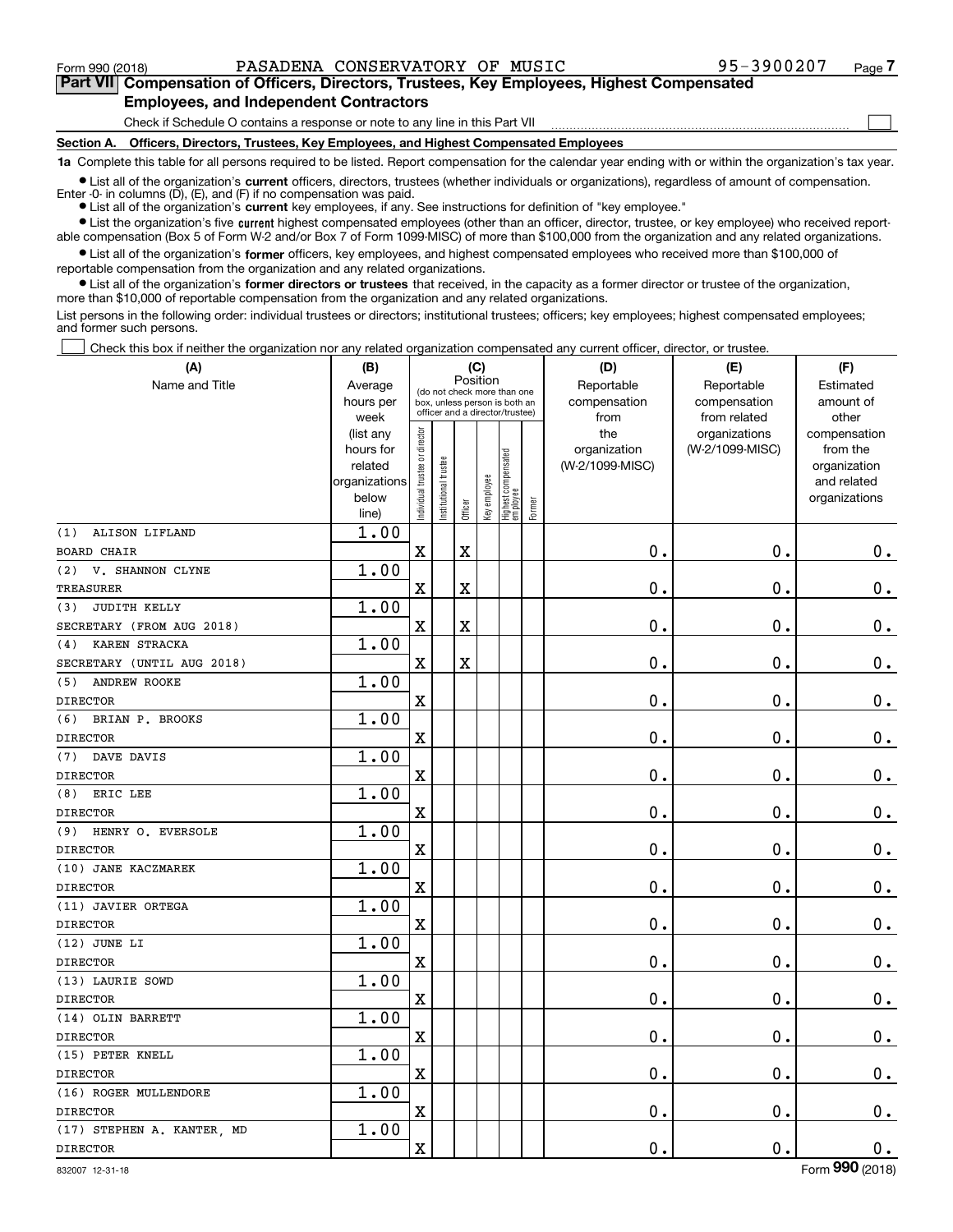|                 | PASADENA CONSERVATORY OF MUSIC<br>Form 990 (2018)                                                                                                                                                                                                                           |                                                                      |                                |                       |         |                 |                                                                                                 |        |                                           | 95-3900207                                        |                  |                     | Page 8                                                                   |
|-----------------|-----------------------------------------------------------------------------------------------------------------------------------------------------------------------------------------------------------------------------------------------------------------------------|----------------------------------------------------------------------|--------------------------------|-----------------------|---------|-----------------|-------------------------------------------------------------------------------------------------|--------|-------------------------------------------|---------------------------------------------------|------------------|---------------------|--------------------------------------------------------------------------|
| <b>Part VII</b> | Section A. Officers, Directors, Trustees, Key Employees, and Highest Compensated Employees (continued)                                                                                                                                                                      |                                                                      |                                |                       |         |                 |                                                                                                 |        |                                           |                                                   |                  |                     |                                                                          |
|                 | (A)<br>Name and title                                                                                                                                                                                                                                                       | (B)<br>Average<br>hours per<br>week                                  |                                |                       |         | (C)<br>Position | (do not check more than one<br>box, unless person is both an<br>officer and a director/trustee) |        | (D)<br>Reportable<br>compensation<br>from | (E)<br>Reportable<br>compensation<br>from related |                  |                     | (F)<br>Estimated<br>amount of<br>other                                   |
|                 |                                                                                                                                                                                                                                                                             | (list any<br>hours for<br>related<br>organizations<br>below<br>line) | Individual trustee or director | Institutional trustee | Officer | Key employee    | Highest compensated<br>employee                                                                 | Former | the<br>organization<br>(W-2/1099-MISC)    | organizations<br>(W-2/1099-MISC)                  |                  |                     | compensation<br>from the<br>organization<br>and related<br>organizations |
|                 | (18) THOMAS LEDDY                                                                                                                                                                                                                                                           | 1.00                                                                 |                                |                       |         |                 |                                                                                                 |        |                                           |                                                   |                  |                     |                                                                          |
| DIRECTOR        | (19) THOMAS KIDDE                                                                                                                                                                                                                                                           | 1.00                                                                 | X                              |                       |         |                 |                                                                                                 |        | 0.                                        |                                                   | 0.               |                     | 0.                                                                       |
| DIRECTOR        |                                                                                                                                                                                                                                                                             |                                                                      | $\mathbf X$                    |                       |         |                 |                                                                                                 |        | 0.                                        |                                                   | 0.               |                     | 0.                                                                       |
|                 | (20) STEPHEN MCCURRY                                                                                                                                                                                                                                                        | 40.00                                                                |                                |                       |         |                 |                                                                                                 |        |                                           |                                                   |                  |                     |                                                                          |
|                 | EXECUTIVE DIRECTOR                                                                                                                                                                                                                                                          |                                                                      |                                |                       | X       |                 |                                                                                                 |        | 145, 357.                                 |                                                   | 0.               |                     | 15,335.                                                                  |
|                 |                                                                                                                                                                                                                                                                             |                                                                      |                                |                       |         |                 |                                                                                                 |        |                                           |                                                   |                  |                     |                                                                          |
|                 |                                                                                                                                                                                                                                                                             |                                                                      |                                |                       |         |                 |                                                                                                 |        |                                           |                                                   |                  |                     |                                                                          |
|                 |                                                                                                                                                                                                                                                                             |                                                                      |                                |                       |         |                 |                                                                                                 |        |                                           |                                                   |                  |                     |                                                                          |
|                 |                                                                                                                                                                                                                                                                             |                                                                      |                                |                       |         |                 |                                                                                                 |        |                                           |                                                   |                  |                     |                                                                          |
|                 |                                                                                                                                                                                                                                                                             |                                                                      |                                |                       |         |                 |                                                                                                 |        |                                           |                                                   |                  |                     |                                                                          |
|                 |                                                                                                                                                                                                                                                                             |                                                                      |                                |                       |         |                 |                                                                                                 |        |                                           |                                                   |                  |                     |                                                                          |
|                 |                                                                                                                                                                                                                                                                             |                                                                      |                                |                       |         |                 |                                                                                                 |        |                                           |                                                   |                  |                     |                                                                          |
|                 |                                                                                                                                                                                                                                                                             |                                                                      |                                |                       |         |                 |                                                                                                 |        |                                           |                                                   |                  |                     |                                                                          |
|                 |                                                                                                                                                                                                                                                                             |                                                                      |                                |                       |         |                 |                                                                                                 |        |                                           |                                                   |                  |                     |                                                                          |
|                 |                                                                                                                                                                                                                                                                             |                                                                      |                                |                       |         |                 |                                                                                                 |        |                                           |                                                   |                  |                     |                                                                          |
|                 | c Total from continuation sheets to Part VII, Section A <b>Constanting the Continuum</b>                                                                                                                                                                                    |                                                                      |                                |                       |         |                 |                                                                                                 | ▶      | 145,357.<br>0.                            |                                                   | 0.<br>0.         |                     | 15,335.<br>0.                                                            |
|                 |                                                                                                                                                                                                                                                                             |                                                                      |                                |                       |         |                 |                                                                                                 |        | 145,357.                                  |                                                   | $\overline{0}$ . |                     | 15,335.                                                                  |
| $\mathbf{2}$    | Total number of individuals (including but not limited to those listed above) who received more than \$100,000 of reportable                                                                                                                                                |                                                                      |                                |                       |         |                 |                                                                                                 |        |                                           |                                                   |                  |                     |                                                                          |
|                 | compensation from the organization $\blacktriangleright$                                                                                                                                                                                                                    |                                                                      |                                |                       |         |                 |                                                                                                 |        |                                           |                                                   |                  |                     | 1                                                                        |
|                 |                                                                                                                                                                                                                                                                             |                                                                      |                                |                       |         |                 |                                                                                                 |        |                                           |                                                   |                  |                     | No<br>Yes                                                                |
| 3               | Did the organization list any former officer, director, or trustee, key employee, or highest compensated employee on                                                                                                                                                        |                                                                      |                                |                       |         |                 |                                                                                                 |        |                                           |                                                   |                  | 3                   | х                                                                        |
| 4               | line 1a? If "Yes," complete Schedule J for such individual manufactured contained and the 1a? If "Yes," complete Schedule J for such individual<br>For any individual listed on line 1a, is the sum of reportable compensation and other compensation from the organization |                                                                      |                                |                       |         |                 |                                                                                                 |        |                                           |                                                   |                  |                     |                                                                          |
|                 |                                                                                                                                                                                                                                                                             |                                                                      |                                |                       |         |                 |                                                                                                 |        |                                           |                                                   |                  | 4                   | х                                                                        |
| 5               | Did any person listed on line 1a receive or accrue compensation from any unrelated organization or individual for services                                                                                                                                                  |                                                                      |                                |                       |         |                 |                                                                                                 |        |                                           |                                                   |                  |                     |                                                                          |
|                 |                                                                                                                                                                                                                                                                             |                                                                      |                                |                       |         |                 |                                                                                                 |        |                                           |                                                   |                  | 5                   | x                                                                        |
| 1.              | <b>Section B. Independent Contractors</b><br>Complete this table for your five highest compensated independent contractors that received more than \$100,000 of compensation from                                                                                           |                                                                      |                                |                       |         |                 |                                                                                                 |        |                                           |                                                   |                  |                     |                                                                          |
|                 | the organization. Report compensation for the calendar year ending with or within the organization's tax year.                                                                                                                                                              |                                                                      |                                |                       |         |                 |                                                                                                 |        |                                           |                                                   |                  |                     |                                                                          |
|                 | (A)<br>Name and business address                                                                                                                                                                                                                                            |                                                                      |                                | <b>NONE</b>           |         |                 |                                                                                                 |        | (B)<br>Description of services            |                                                   |                  | (C)<br>Compensation |                                                                          |
|                 |                                                                                                                                                                                                                                                                             |                                                                      |                                |                       |         |                 |                                                                                                 |        |                                           |                                                   |                  |                     |                                                                          |
|                 |                                                                                                                                                                                                                                                                             |                                                                      |                                |                       |         |                 |                                                                                                 |        |                                           |                                                   |                  |                     |                                                                          |
|                 |                                                                                                                                                                                                                                                                             |                                                                      |                                |                       |         |                 |                                                                                                 |        |                                           |                                                   |                  |                     |                                                                          |
|                 |                                                                                                                                                                                                                                                                             |                                                                      |                                |                       |         |                 |                                                                                                 |        |                                           |                                                   |                  |                     |                                                                          |
|                 |                                                                                                                                                                                                                                                                             |                                                                      |                                |                       |         |                 |                                                                                                 |        |                                           |                                                   |                  |                     |                                                                          |
|                 |                                                                                                                                                                                                                                                                             |                                                                      |                                |                       |         |                 |                                                                                                 |        |                                           |                                                   |                  |                     |                                                                          |
|                 |                                                                                                                                                                                                                                                                             |                                                                      |                                |                       |         |                 |                                                                                                 |        |                                           |                                                   |                  |                     |                                                                          |
|                 |                                                                                                                                                                                                                                                                             |                                                                      |                                |                       |         |                 |                                                                                                 |        |                                           |                                                   |                  |                     |                                                                          |
| 2               | Total number of independent contractors (including but not limited to those listed above) who received more than                                                                                                                                                            |                                                                      |                                |                       |         |                 |                                                                                                 |        |                                           |                                                   |                  |                     |                                                                          |
|                 | \$100,000 of compensation from the organization                                                                                                                                                                                                                             |                                                                      |                                |                       |         | 0               |                                                                                                 |        |                                           |                                                   |                  |                     |                                                                          |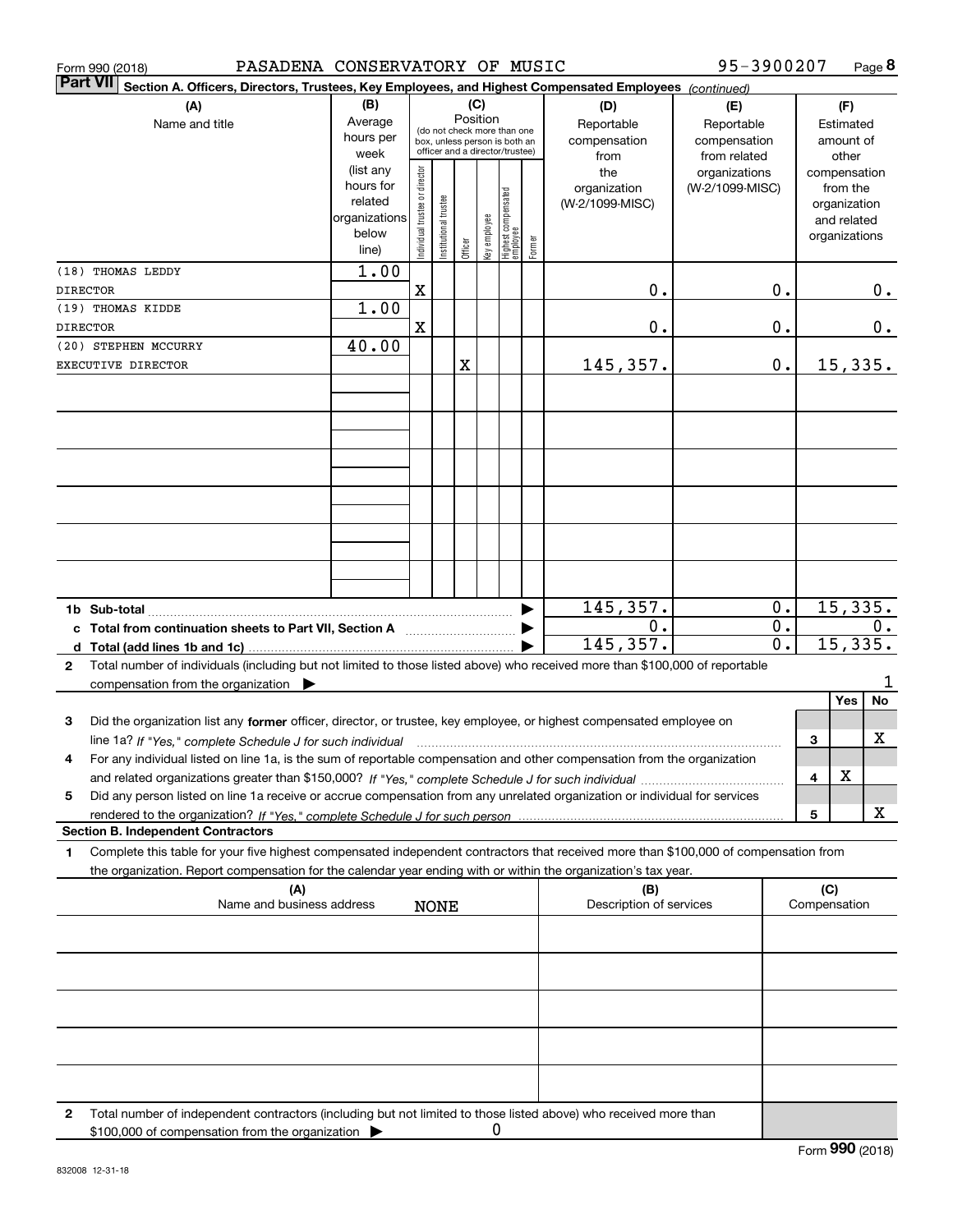|                                                           | <b>Part VIII</b> | <b>Statement of Revenue</b>                                                                   |                      |                                                            |                                  |                                                 |                                                    |                                                                    |
|-----------------------------------------------------------|------------------|-----------------------------------------------------------------------------------------------|----------------------|------------------------------------------------------------|----------------------------------|-------------------------------------------------|----------------------------------------------------|--------------------------------------------------------------------|
|                                                           |                  | Check if Schedule O contains a response or note to any line in this Part VIII                 |                      |                                                            |                                  |                                                 |                                                    |                                                                    |
|                                                           |                  |                                                                                               |                      |                                                            | (A)<br>Total revenue             | (B)<br>Related or<br>exempt function<br>revenue | $\overline{C}$<br>Unrelated<br>business<br>revenue | (D)<br>Revenue excluded<br>from tax under<br>sections<br>512 - 514 |
| Contributions, Gifts, Grants<br>and Other Similar Amounts |                  | 1 a Federated campaigns<br><b>b</b> Membership dues                                           | 1a<br>1 <sub>b</sub> |                                                            |                                  |                                                 |                                                    |                                                                    |
|                                                           |                  | c Fundraising events                                                                          | 1c                   |                                                            |                                  |                                                 |                                                    |                                                                    |
|                                                           |                  | d Related organizations                                                                       | 1 <sub>d</sub>       |                                                            |                                  |                                                 |                                                    |                                                                    |
|                                                           |                  | e Government grants (contributions)                                                           | 1e                   | 28,900.                                                    |                                  |                                                 |                                                    |                                                                    |
|                                                           |                  | f All other contributions, gifts, grants, and                                                 |                      |                                                            |                                  |                                                 |                                                    |                                                                    |
|                                                           |                  | similar amounts not included above<br>Noncash contributions included in lines 1a-1f: \$       |                      | <u>  1f <math>\uparrow</math> , 179 , 550 .</u><br>94,946. |                                  |                                                 |                                                    |                                                                    |
|                                                           |                  |                                                                                               |                      |                                                            | 1,208,450.                       |                                                 |                                                    |                                                                    |
|                                                           |                  |                                                                                               |                      | <b>Business Code</b>                                       |                                  |                                                 |                                                    |                                                                    |
|                                                           | 2 a              | TUITION INCOME                                                                                |                      | 611600                                                     |                                  | <u>2,015,879.2,015,879.</u>                     |                                                    |                                                                    |
|                                                           | b                | SALES AND RENTALS                                                                             |                      | 611600                                                     |                                  | $80,130.$ 80,130.                               |                                                    |                                                                    |
|                                                           | с                | the contract of the contract of the contract of the contract of the contract of               |                      |                                                            |                                  |                                                 |                                                    |                                                                    |
|                                                           | d                | <u> 1989 - Johann Barbara, martxa alemaniar a</u>                                             |                      |                                                            |                                  |                                                 |                                                    |                                                                    |
| Program Service<br>Revenue                                | е                |                                                                                               |                      |                                                            |                                  |                                                 |                                                    |                                                                    |
|                                                           |                  | f All other program service revenue                                                           |                      |                                                            |                                  |                                                 |                                                    |                                                                    |
|                                                           |                  |                                                                                               |                      |                                                            | $\blacktriangleright$ 2,096,009. |                                                 |                                                    |                                                                    |
|                                                           | З                | Investment income (including dividends, interest, and                                         |                      |                                                            |                                  |                                                 |                                                    |                                                                    |
|                                                           |                  |                                                                                               |                      |                                                            | 2,571.                           |                                                 |                                                    | 2,571.                                                             |
|                                                           | 4                | Income from investment of tax-exempt bond proceeds                                            |                      |                                                            |                                  |                                                 |                                                    |                                                                    |
|                                                           | 5                |                                                                                               |                      |                                                            |                                  |                                                 |                                                    |                                                                    |
|                                                           |                  | <b>6 a</b> Gross rents                                                                        | (i) Real             | (ii) Personal                                              |                                  |                                                 |                                                    |                                                                    |
|                                                           | b                | Less: rental expenses                                                                         |                      |                                                            |                                  |                                                 |                                                    |                                                                    |
|                                                           | c                | Rental income or (loss)                                                                       |                      |                                                            |                                  |                                                 |                                                    |                                                                    |
|                                                           |                  |                                                                                               |                      |                                                            |                                  |                                                 |                                                    |                                                                    |
|                                                           |                  | 7 a Gross amount from sales of                                                                | (i) Securities       | (ii) Other                                                 |                                  |                                                 |                                                    |                                                                    |
|                                                           |                  | assets other than inventory                                                                   | 44,843.              |                                                            |                                  |                                                 |                                                    |                                                                    |
|                                                           |                  | <b>b</b> Less: cost or other basis                                                            |                      |                                                            |                                  |                                                 |                                                    |                                                                    |
|                                                           |                  | and sales expenses $\frac{44,915}{-72}$ .                                                     |                      |                                                            |                                  |                                                 |                                                    |                                                                    |
|                                                           |                  |                                                                                               |                      |                                                            |                                  |                                                 |                                                    |                                                                    |
|                                                           |                  |                                                                                               |                      | $\blacktriangleright$                                      | $-72.$                           |                                                 |                                                    | $-72.$                                                             |
| <b>Other Revenue</b>                                      |                  | 8 a Gross income from fundraising events (not<br>including $$$<br>$\overline{\phantom{a}}$ of |                      |                                                            |                                  |                                                 |                                                    |                                                                    |
|                                                           |                  | contributions reported on line 1c). See                                                       |                      |                                                            |                                  |                                                 |                                                    |                                                                    |
|                                                           |                  |                                                                                               |                      |                                                            |                                  |                                                 |                                                    |                                                                    |
|                                                           |                  |                                                                                               | $\mathbf b$          |                                                            |                                  |                                                 |                                                    |                                                                    |
|                                                           |                  | c Net income or (loss) from fundraising events                                                |                      | <u> …………</u> … ▶                                           |                                  |                                                 |                                                    |                                                                    |
|                                                           |                  | 9 a Gross income from gaming activities. See                                                  |                      |                                                            |                                  |                                                 |                                                    |                                                                    |
|                                                           |                  |                                                                                               | $\mathbf b$          |                                                            |                                  |                                                 |                                                    |                                                                    |
|                                                           |                  |                                                                                               |                      |                                                            |                                  |                                                 |                                                    |                                                                    |
|                                                           |                  | 10 a Gross sales of inventory, less returns                                                   |                      |                                                            |                                  |                                                 |                                                    |                                                                    |
|                                                           |                  |                                                                                               |                      |                                                            |                                  |                                                 |                                                    |                                                                    |
|                                                           |                  |                                                                                               | $\mathbf b$          |                                                            |                                  |                                                 |                                                    |                                                                    |
|                                                           |                  |                                                                                               |                      |                                                            |                                  |                                                 |                                                    |                                                                    |
|                                                           |                  | Miscellaneous Revenue                                                                         |                      | <b>Business Code</b>                                       |                                  |                                                 |                                                    |                                                                    |
|                                                           | 11 a             | <u> 1989 - Johann Barn, fransk politik amerikansk politik (</u>                               |                      |                                                            |                                  |                                                 |                                                    |                                                                    |
|                                                           | b                | the control of the control of the control of the control of the control of the control of     |                      |                                                            |                                  |                                                 |                                                    |                                                                    |
|                                                           | с                | <u> 1989 - John Stein, Amerikaansk politiker (</u>                                            |                      |                                                            |                                  |                                                 |                                                    |                                                                    |
|                                                           | d                |                                                                                               |                      |                                                            |                                  |                                                 |                                                    |                                                                    |
|                                                           |                  |                                                                                               |                      |                                                            |                                  |                                                 |                                                    |                                                                    |
|                                                           | 12               |                                                                                               |                      |                                                            |                                  |                                                 | $0$ .                                              | 2,499.                                                             |

Form 990 (2018) PASADENA CONSERVATORY OF MUSIC 95-3900207 Page

**9**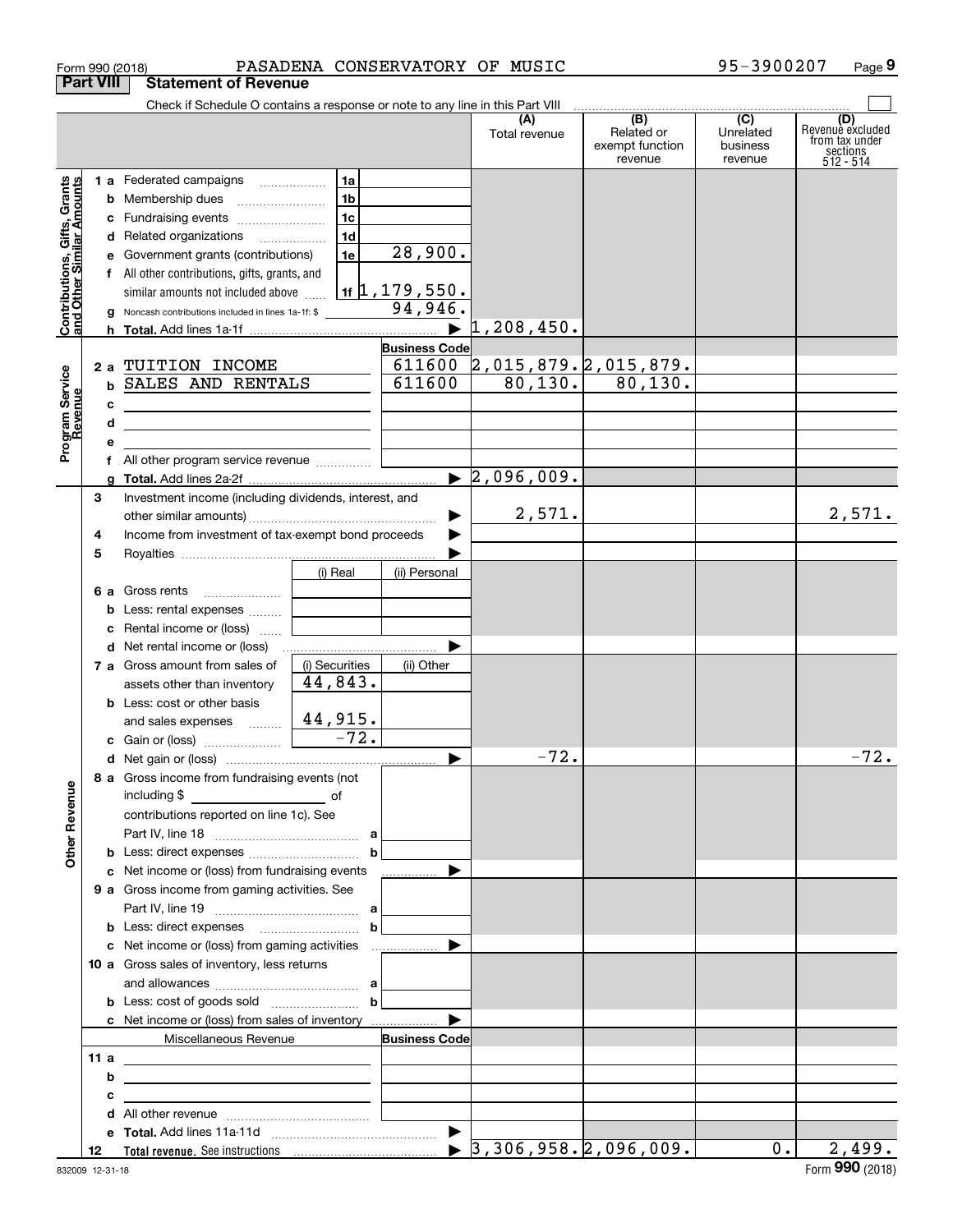Form 990 (2018) PASADENA CONSERVATORY OF MUSIC 95-3900207 <sub>Page</sub> **Part IX Statement of Functional Expenses**

|              | Section 501(c)(3) and 501(c)(4) organizations must complete all columns. All other organizations must complete column (A).                                                                                  |                       |                                    |                                           |                                |
|--------------|-------------------------------------------------------------------------------------------------------------------------------------------------------------------------------------------------------------|-----------------------|------------------------------------|-------------------------------------------|--------------------------------|
|              | Check if Schedule O contains a response or note to any line in this Part IX                                                                                                                                 |                       |                                    |                                           |                                |
|              | Do not include amounts reported on lines 6b,<br>7b, 8b, 9b, and 10b of Part VIII.                                                                                                                           | (A)<br>Total expenses | (B)<br>Program service<br>expenses | (C)<br>Management and<br>general expenses | (D)<br>Fundraising<br>expenses |
| 1.           | Grants and other assistance to domestic organizations                                                                                                                                                       |                       |                                    |                                           |                                |
|              | and domestic governments. See Part IV, line 21                                                                                                                                                              |                       |                                    |                                           |                                |
| $\mathbf{2}$ | Grants and other assistance to domestic                                                                                                                                                                     |                       |                                    |                                           |                                |
|              | individuals. See Part IV, line 22                                                                                                                                                                           |                       |                                    |                                           |                                |
| 3            | Grants and other assistance to foreign                                                                                                                                                                      |                       |                                    |                                           |                                |
|              | organizations, foreign governments, and foreign                                                                                                                                                             |                       |                                    |                                           |                                |
|              | individuals. See Part IV, lines 15 and 16                                                                                                                                                                   |                       |                                    |                                           |                                |
| 4            | Benefits paid to or for members                                                                                                                                                                             |                       |                                    |                                           |                                |
| 5            | Compensation of current officers, directors,                                                                                                                                                                |                       |                                    |                                           |                                |
|              | trustees, and key employees                                                                                                                                                                                 | 155, 575.             | 62,230.                            | 70,009.                                   | 23,336.                        |
| 6            | Compensation not included above, to disqualified                                                                                                                                                            |                       |                                    |                                           |                                |
|              | persons (as defined under section 4958(f)(1)) and                                                                                                                                                           |                       |                                    |                                           |                                |
|              | persons described in section 4958(c)(3)(B)<br>1.1.1.1.1.1.1                                                                                                                                                 |                       |                                    |                                           |                                |
| 7            |                                                                                                                                                                                                             | 1,773,289.            | 1,390,364.                         | 286,750.                                  | 96, 175.                       |
| 8            | Pension plan accruals and contributions (include                                                                                                                                                            |                       |                                    |                                           |                                |
|              | section 401(k) and 403(b) employer contributions)                                                                                                                                                           |                       |                                    |                                           |                                |
| 9            |                                                                                                                                                                                                             | 93,769.               | 57,950.                            | $\frac{27,073.}{24,943.}$                 | $\frac{8,746}{8,334}$ .        |
| 10           |                                                                                                                                                                                                             | 152,886.              | 119,609.                           |                                           |                                |
| 11           | Fees for services (non-employees):                                                                                                                                                                          |                       |                                    |                                           |                                |
| a            |                                                                                                                                                                                                             |                       |                                    |                                           |                                |
| b            |                                                                                                                                                                                                             | 11,343.               |                                    | 11, 343.                                  |                                |
| c            |                                                                                                                                                                                                             | 14,360.               |                                    | 14,360.                                   |                                |
| d            |                                                                                                                                                                                                             |                       |                                    |                                           |                                |
| е            | Professional fundraising services. See Part IV, line 17                                                                                                                                                     | 21,000.               |                                    |                                           | 21,000.                        |
| f            | Investment management fees                                                                                                                                                                                  |                       |                                    |                                           |                                |
| $\mathbf{q}$ | Other. (If line 11g amount exceeds 10% of line 25,                                                                                                                                                          |                       |                                    |                                           |                                |
|              | column (A) amount, list line 11g expenses on Sch O.)                                                                                                                                                        | 125, 563.             | 115,512.                           | $\frac{7,681.}{60,066.}$                  | <u>2,370.</u><br>3,095.        |
| 12           |                                                                                                                                                                                                             | 77,985.               | 14,824.                            |                                           |                                |
| 13           |                                                                                                                                                                                                             | 35,094.               | 12,773.                            | 16,637.                                   | 5,684.                         |
| 14           |                                                                                                                                                                                                             |                       |                                    |                                           |                                |
| 15           |                                                                                                                                                                                                             |                       |                                    |                                           |                                |
| 16           |                                                                                                                                                                                                             | 47,371.               | 45,879.                            | 1,160.                                    | 332.                           |
| 17           |                                                                                                                                                                                                             |                       |                                    |                                           |                                |
| 18           | Payments of travel or entertainment expenses                                                                                                                                                                |                       |                                    |                                           |                                |
|              | for any federal, state, or local public officials                                                                                                                                                           |                       |                                    |                                           |                                |
| 19           | Conferences, conventions, and meetings                                                                                                                                                                      | 11, 547.              | 4,536.                             | 5,268.                                    | 1,743.                         |
| 20           | Interest                                                                                                                                                                                                    | 175.                  | 116.                               | 59.                                       |                                |
| 21           |                                                                                                                                                                                                             |                       |                                    |                                           |                                |
| 22           | Depreciation, depletion, and amortization                                                                                                                                                                   | 265, 382.             | 257,025.                           | 6,495.                                    | 1,862.                         |
| 23           | Insurance                                                                                                                                                                                                   | $\overline{26,730}$ . | 22,398.                            | 4,170.                                    | $\overline{162.}$              |
| 24           | Other expenses. Itemize expenses not covered<br>above. (List miscellaneous expenses in line 24e. If line<br>24e amount exceeds 10% of line 25, column (A)<br>amount, list line 24e expenses on Schedule O.) |                       |                                    |                                           |                                |
|              | a RECITALS AND CONCERTS                                                                                                                                                                                     | 107,700.              | 107,700.                           |                                           |                                |
| b            | FACILITIES MAINTENANCE                                                                                                                                                                                      | 64,638.               | 61,930.                            | 2,412.                                    | 296.                           |
| c.           | <b>BANK CHARGES</b>                                                                                                                                                                                         | 47,019.               | 45,538.                            | 1,151.                                    | 330.                           |
| d            | OTHER FUNDRAISING EXPEN                                                                                                                                                                                     | 41,596.               |                                    |                                           | 41,596.                        |
|              | e All other expenses                                                                                                                                                                                        | 129,872.              | 129,872.                           |                                           |                                |
| 25           | Total functional expenses. Add lines 1 through 24e                                                                                                                                                          | 3, 202, 894.          | 2,448,256.                         | 539,577.                                  | 215,061.                       |
| 26           | Joint costs. Complete this line only if the organization                                                                                                                                                    |                       |                                    |                                           |                                |
|              | reported in column (B) joint costs from a combined                                                                                                                                                          |                       |                                    |                                           |                                |
|              | educational campaign and fundraising solicitation.                                                                                                                                                          |                       |                                    |                                           |                                |
|              | Check here $\blacktriangleright$<br>if following SOP 98-2 (ASC 958-720)                                                                                                                                     |                       |                                    |                                           |                                |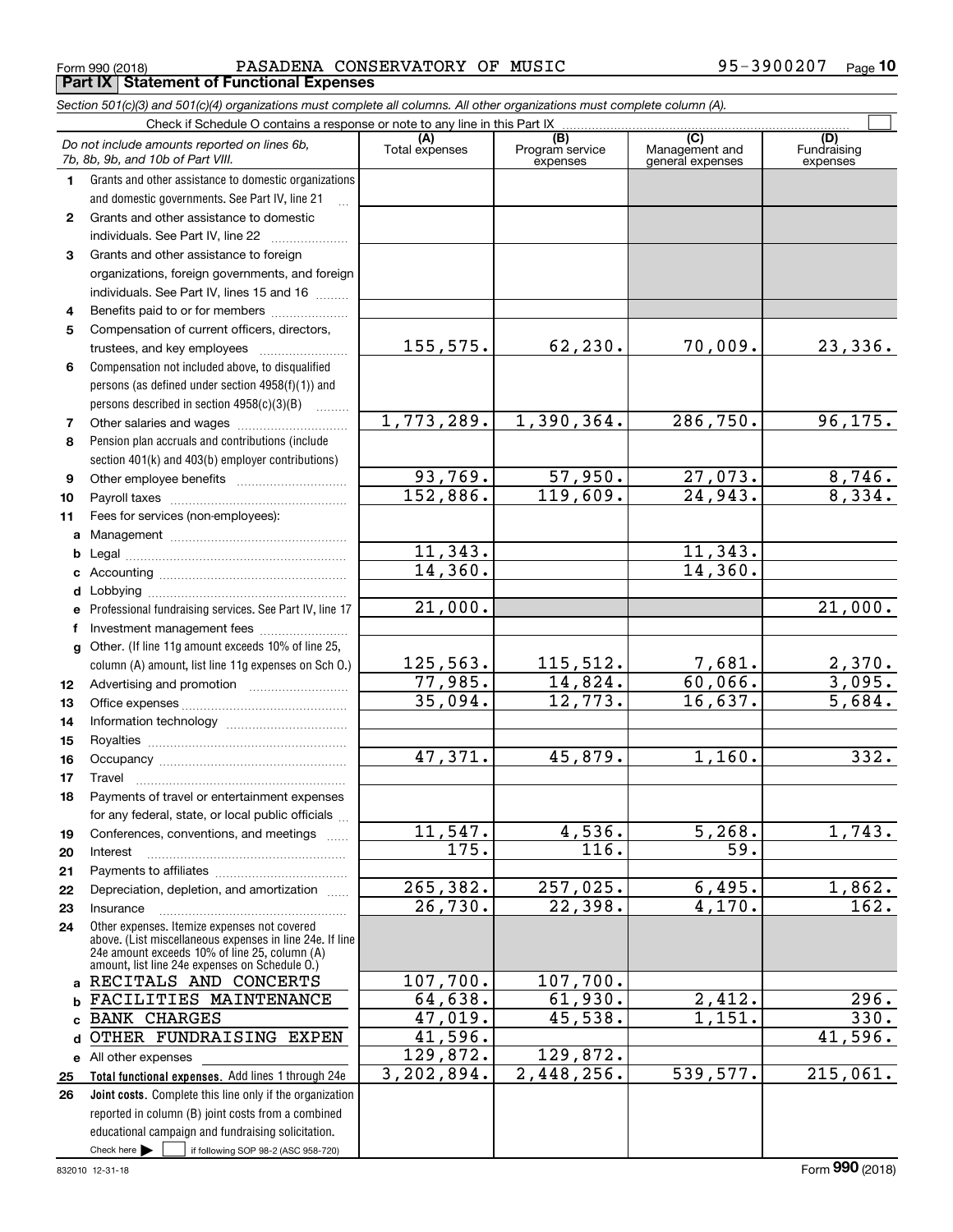| 3900207<br>$QF -$<br>MUSIC<br><b>PASADENA</b><br>CONSERVATORY<br>OF<br>Form 990 (2018) | Page |  |
|----------------------------------------------------------------------------------------|------|--|
|----------------------------------------------------------------------------------------|------|--|

|                             |    |                                                                                                                              | (A)<br>Beginning of year |                         | (B)<br>End of year          |
|-----------------------------|----|------------------------------------------------------------------------------------------------------------------------------|--------------------------|-------------------------|-----------------------------|
|                             | 1  |                                                                                                                              | 444,469.                 | $\mathbf{1}$            | 293,328.                    |
|                             | 2  |                                                                                                                              | $\overline{224,920}$ .   | $\mathbf{2}$            | 340, 263.                   |
|                             | 3  |                                                                                                                              | 71,290.                  | $\mathbf{3}$            | 233,430.                    |
|                             | 4  |                                                                                                                              | 113,070.                 | $\overline{\mathbf{4}}$ | 91,319.                     |
|                             | 5  | Loans and other receivables from current and former officers, directors,                                                     |                          |                         |                             |
|                             |    | trustees, key employees, and highest compensated employees. Complete                                                         |                          |                         |                             |
|                             |    |                                                                                                                              |                          | 5                       |                             |
|                             | 6  | Loans and other receivables from other disqualified persons (as defined under                                                |                          |                         |                             |
|                             |    | section 4958(f)(1)), persons described in section 4958(c)(3)(B), and contributing                                            |                          |                         |                             |
|                             |    | employers and sponsoring organizations of section 501(c)(9) voluntary                                                        |                          |                         |                             |
|                             |    | employees' beneficiary organizations (see instr). Complete Part II of Sch L                                                  |                          | 6                       |                             |
| Assets                      | 7  |                                                                                                                              |                          | $\overline{7}$          |                             |
|                             | 8  |                                                                                                                              |                          | 8                       |                             |
|                             | 9  |                                                                                                                              | 43,689.                  | $\boldsymbol{9}$        | 14, 244.                    |
|                             |    | 10a Land, buildings, and equipment: cost or other                                                                            |                          |                         |                             |
|                             |    | basis. Complete Part VI of Schedule D    10a   11, 503, 746.                                                                 |                          |                         |                             |
|                             |    | $\overline{2,151,652.}$                                                                                                      | 9,410,373.               | 10 <sub>c</sub>         | 9,352,094.                  |
|                             | 11 |                                                                                                                              |                          | 11                      |                             |
|                             | 12 |                                                                                                                              | 59,922.                  | 12                      | 64, 247.                    |
|                             | 13 |                                                                                                                              |                          | 13                      |                             |
|                             | 14 |                                                                                                                              |                          | 14                      |                             |
|                             | 15 |                                                                                                                              | 0.                       | 15                      | 15,000.                     |
|                             | 16 |                                                                                                                              | 10, 367, 733.            | 16                      | 10,403,925.                 |
|                             | 17 |                                                                                                                              | 125, 346.                | 17                      | 161,731.                    |
|                             | 18 |                                                                                                                              |                          | 18                      |                             |
|                             | 19 | Deferred revenue information and contract the contract of the contract of the contract of the contract of the                | 246,545.                 | 19                      | 167,845.                    |
|                             | 20 |                                                                                                                              |                          | 20                      |                             |
|                             | 21 | Escrow or custodial account liability. Complete Part IV of Schedule D                                                        |                          | 21                      |                             |
|                             | 22 | Loans and other payables to current and former officers, directors, trustees,                                                |                          |                         |                             |
| Liabilities                 |    | key employees, highest compensated employees, and disqualified persons.                                                      |                          |                         |                             |
|                             |    |                                                                                                                              |                          | 22                      |                             |
|                             | 23 | Secured mortgages and notes payable to unrelated third parties                                                               |                          | 23                      |                             |
|                             | 24 |                                                                                                                              | 30,000.                  | 24                      | $\overline{0}$ .            |
|                             | 25 | Other liabilities (including federal income tax, payables to related third                                                   |                          |                         |                             |
|                             |    | parties, and other liabilities not included on lines 17-24). Complete Part X of                                              |                          |                         |                             |
|                             |    | Schedule D                                                                                                                   | 4,277.<br>406,168.       | 25                      | 17, 175.<br>346, 751.       |
|                             | 26 | Organizations that follow SFAS 117 (ASC 958), check here $\blacktriangleright \begin{array}{c} \boxed{X} \\ \end{array}$ and |                          | 26                      |                             |
|                             |    | complete lines 27 through 29, and lines 33 and 34.                                                                           |                          |                         |                             |
|                             | 27 |                                                                                                                              | 9,821,858.               | 27                      | 9,797,802.                  |
|                             | 28 |                                                                                                                              | 78,361.                  | 28                      | 195,030.                    |
|                             | 29 | Permanently restricted net assets                                                                                            | 61,346.                  | 29                      | 64,342.                     |
|                             |    | Organizations that do not follow SFAS 117 (ASC 958), check here ▶ □                                                          |                          |                         |                             |
| Net Assets or Fund Balances |    | and complete lines 30 through 34.                                                                                            |                          |                         |                             |
|                             | 30 |                                                                                                                              |                          | 30                      |                             |
|                             | 31 | Paid-in or capital surplus, or land, building, or equipment fund                                                             |                          | 31                      |                             |
|                             | 32 | Retained earnings, endowment, accumulated income, or other funds                                                             |                          | 32                      |                             |
|                             | 33 |                                                                                                                              | 9,961,565.               | 33                      | $\overline{10}$ , 057, 174. |
|                             | 34 |                                                                                                                              | 10, 367, 733.            | 34                      | 10,403,925.                 |

Form (2018) **990**

## **Part X Balance Sheet**

| Form 990 (2018 |  |  |
|----------------|--|--|
|                |  |  |

 $\overline{\phantom{0}}$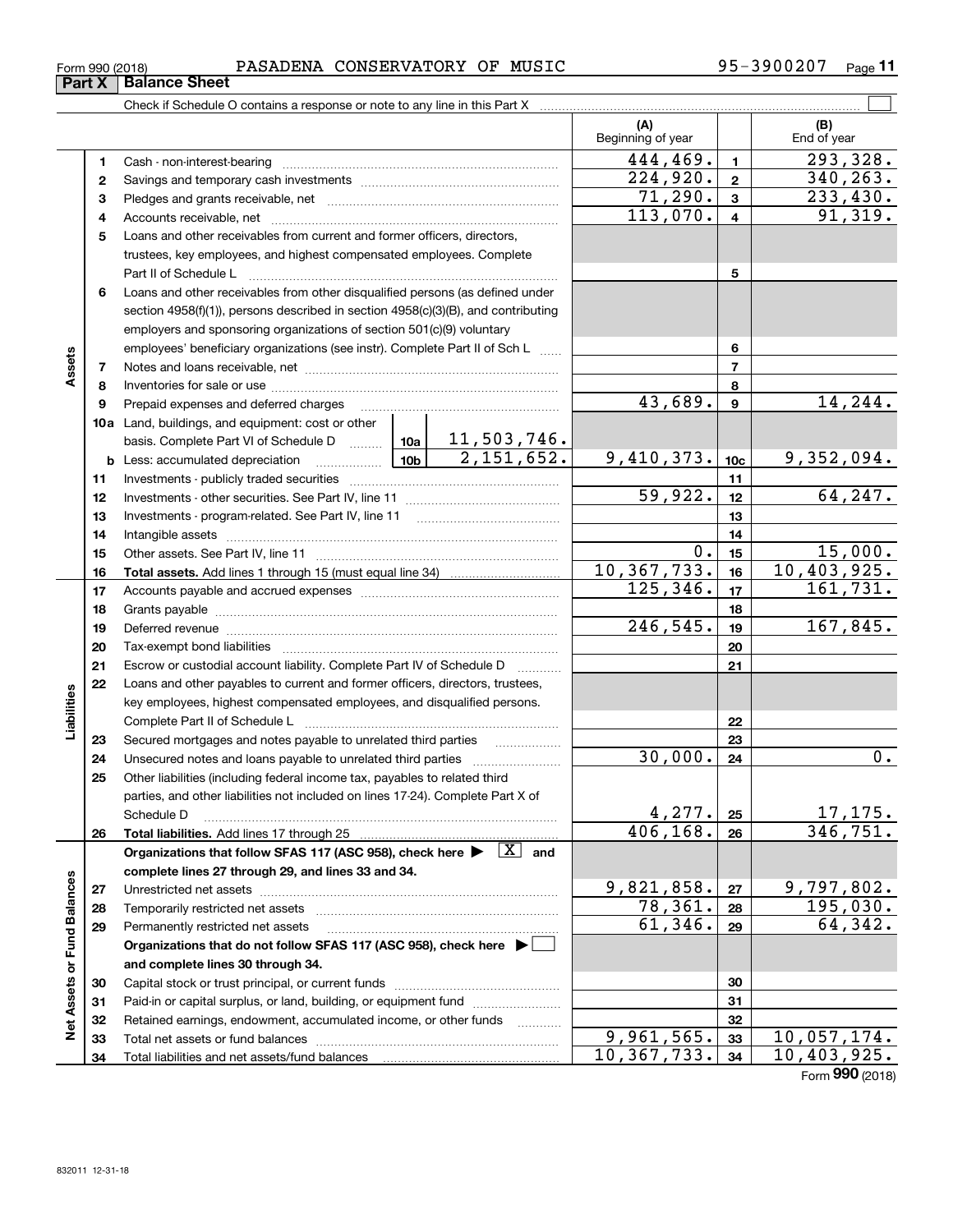|    | PASADENA CONSERVATORY OF MUSIC<br>Form 990 (2018)                                                                               |                | 95-3900207     |             | Page 12                                         |
|----|---------------------------------------------------------------------------------------------------------------------------------|----------------|----------------|-------------|-------------------------------------------------|
|    | Part XI<br><b>Reconciliation of Net Assets</b>                                                                                  |                |                |             |                                                 |
|    | Check if Schedule O contains a response or note to any line in this Part XI                                                     |                |                |             | $\overline{\mathbf{x}}$ $\overline{\mathbf{z}}$ |
|    |                                                                                                                                 |                |                |             |                                                 |
| 1  | Total revenue (must equal Part VIII, column (A), line 12)                                                                       | $\mathbf{1}$   | 3,306,958.     |             |                                                 |
| 2  | Total expenses (must equal Part IX, column (A), line 25)                                                                        | $\mathbf{2}$   | 3,202,894.     |             |                                                 |
| з  | Revenue less expenses. Subtract line 2 from line 1                                                                              | 3              | 104,064.       |             |                                                 |
| 4  |                                                                                                                                 | 4              | 9,961,565.     |             |                                                 |
| 5  | Net unrealized gains (losses) on investments                                                                                    | 5              |                |             |                                                 |
| 6  | Donated services and use of facilities                                                                                          | 6              |                |             |                                                 |
| 7  | Investment expenses                                                                                                             | $\overline{7}$ |                |             |                                                 |
| 8  | Prior period adjustments                                                                                                        | 8              |                |             |                                                 |
| 9  | Other changes in net assets or fund balances (explain in Schedule O)                                                            | 9              |                |             | $-8,455.$                                       |
| 10 | Net assets or fund balances at end of year. Combine lines 3 through 9 (must equal Part X, line 33,                              |                |                |             |                                                 |
|    | column (B))                                                                                                                     | 10             | 10,057,174.    |             |                                                 |
|    | Part XII Financial Statements and Reporting                                                                                     |                |                |             |                                                 |
|    |                                                                                                                                 |                |                |             | X                                               |
|    |                                                                                                                                 |                |                | Yes         | <b>No</b>                                       |
| 1  | $\boxed{\mathbf{X}}$ Accrual<br>Accounting method used to prepare the Form 990: <u>[</u> Cash<br>Other                          |                |                |             |                                                 |
|    | If the organization changed its method of accounting from a prior year or checked "Other," explain in Schedule O.               |                |                |             |                                                 |
|    | 2a Were the organization's financial statements compiled or reviewed by an independent accountant?                              |                | 2a             |             | х                                               |
|    | If "Yes," check a box below to indicate whether the financial statements for the year were compiled or reviewed on a            |                |                |             |                                                 |
|    | separate basis, consolidated basis, or both:                                                                                    |                |                |             |                                                 |
|    | Separate basis<br><b>Consolidated basis</b><br>Both consolidated and separate basis                                             |                |                |             |                                                 |
|    | Were the organization's financial statements audited by an independent accountant?                                              |                | 2 <sub>b</sub> | x           |                                                 |
|    | If "Yes," check a box below to indicate whether the financial statements for the year were audited on a separate basis,         |                |                |             |                                                 |
|    | consolidated basis, or both:                                                                                                    |                |                |             |                                                 |
|    | $\lfloor x \rfloor$ Separate basis<br>Consolidated basis<br>Both consolidated and separate basis                                |                |                |             |                                                 |
|    | c If "Yes" to line 2a or 2b, does the organization have a committee that assumes responsibility for oversight of the audit,     |                |                |             |                                                 |
|    | review, or compilation of its financial statements and selection of an independent accountant?                                  |                | 2c             | $\mathbf X$ |                                                 |
|    | If the organization changed either its oversight process or selection process during the tax year, explain in Schedule O.       |                |                |             |                                                 |
|    | 3a As a result of a federal award, was the organization required to undergo an audit or audits as set forth in the Single Audit |                |                |             |                                                 |
|    |                                                                                                                                 |                | За             |             | x                                               |
|    | b If "Yes," did the organization undergo the required audit or audits? If the organization did not undergo the required audit   |                |                |             |                                                 |
|    | or audits, explain why in Schedule O and describe any steps taken to undergo such audits                                        |                | 3b             | $000 -$     |                                                 |
|    |                                                                                                                                 |                |                |             |                                                 |

Form (2018) **990**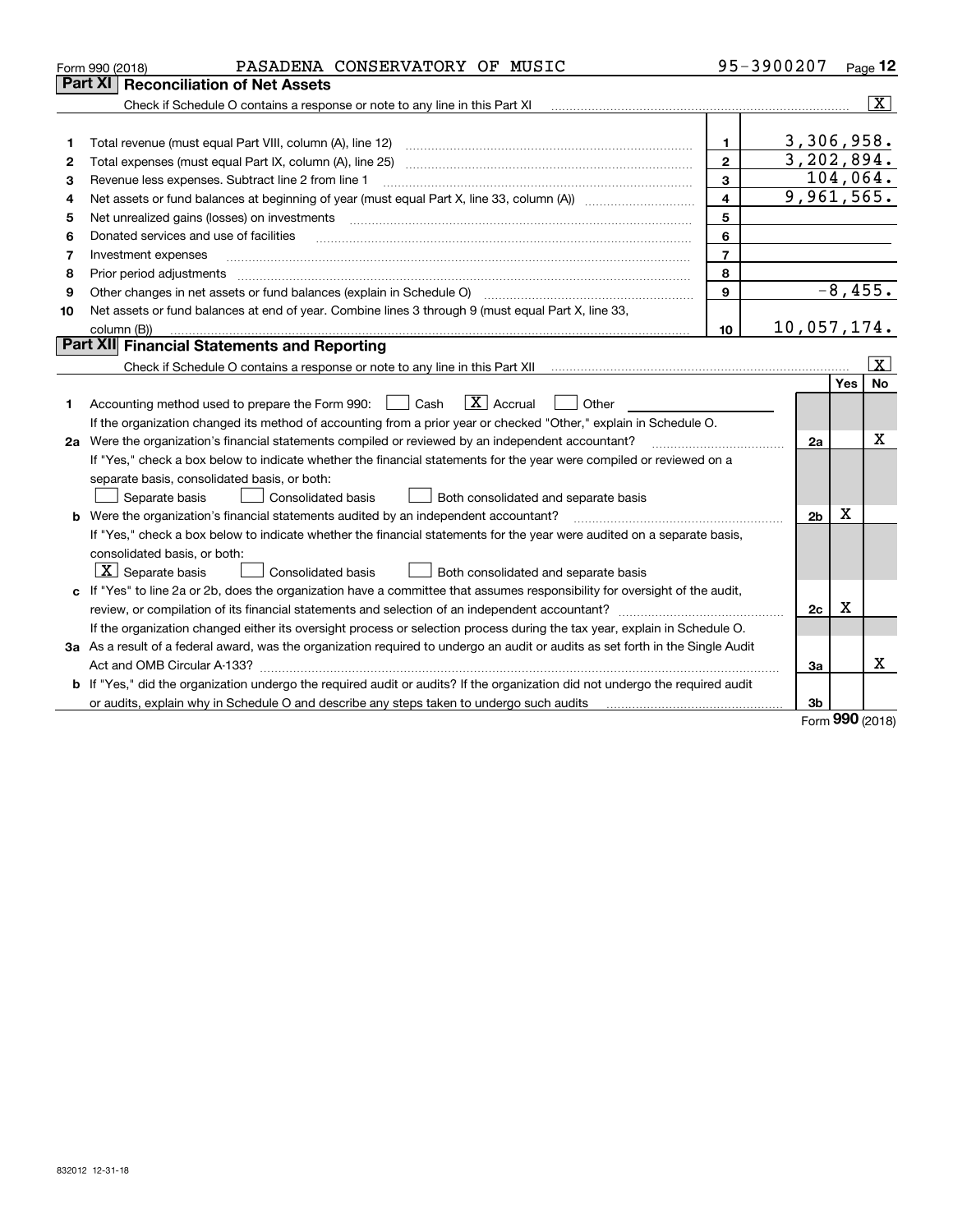|  | <b>SCHEDULE A</b> |
|--|-------------------|
|--|-------------------|

Department of the Treasury Internal Revenue Service

**(Form 990 or 990-EZ)**

## **Public Charity Status and Public Support**

**Complete if the organization is a section 501(c)(3) organization or a section 4947(a)(1) nonexempt charitable trust.**

| Attach to Form 990 or Form 990-EZ. |
|------------------------------------|
|                                    |

**| Go to www.irs.gov/Form990 for instructions and the latest information.**

| OMB No. 1545-0047                   |
|-------------------------------------|
| Q<br>201                            |
| <b>Open to Public</b><br>Inspection |

**Name of the organization Employer identification number**

| Name of the organization |      |
|--------------------------|------|
|                          | י גם |

|                   |                                                                                                                                               |                                                                                                                                           |          | PASADENA CONSERVATORY OF MUSIC                         |                             |                                 |                            |  | 95-3900207                 |
|-------------------|-----------------------------------------------------------------------------------------------------------------------------------------------|-------------------------------------------------------------------------------------------------------------------------------------------|----------|--------------------------------------------------------|-----------------------------|---------------------------------|----------------------------|--|----------------------------|
| <b>Part I</b>     | Reason for Public Charity Status (All organizations must complete this part.) See instructions.                                               |                                                                                                                                           |          |                                                        |                             |                                 |                            |  |                            |
|                   | The organization is not a private foundation because it is: (For lines 1 through 12, check only one box.)                                     |                                                                                                                                           |          |                                                        |                             |                                 |                            |  |                            |
| 1.                | A church, convention of churches, or association of churches described in section 170(b)(1)(A)(i).                                            |                                                                                                                                           |          |                                                        |                             |                                 |                            |  |                            |
| $\mathbf{X}$<br>2 | A school described in section 170(b)(1)(A)(ii). (Attach Schedule E (Form 990 or 990-EZ).)                                                     |                                                                                                                                           |          |                                                        |                             |                                 |                            |  |                            |
| З                 | A hospital or a cooperative hospital service organization described in section 170(b)(1)(A)(iii).                                             |                                                                                                                                           |          |                                                        |                             |                                 |                            |  |                            |
|                   | A medical research organization operated in conjunction with a hospital described in section 170(b)(1)(A)(iii). Enter the hospital's name,    |                                                                                                                                           |          |                                                        |                             |                                 |                            |  |                            |
|                   | city, and state:                                                                                                                              |                                                                                                                                           |          |                                                        |                             |                                 |                            |  |                            |
| 5                 | An organization operated for the benefit of a college or university owned or operated by a governmental unit described in                     |                                                                                                                                           |          |                                                        |                             |                                 |                            |  |                            |
|                   | section 170(b)(1)(A)(iv). (Complete Part II.)                                                                                                 |                                                                                                                                           |          |                                                        |                             |                                 |                            |  |                            |
| 6                 |                                                                                                                                               | A federal, state, or local government or governmental unit described in section 170(b)(1)(A)(v).                                          |          |                                                        |                             |                                 |                            |  |                            |
| 7                 |                                                                                                                                               | An organization that normally receives a substantial part of its support from a governmental unit or from the general public described in |          |                                                        |                             |                                 |                            |  |                            |
|                   | section 170(b)(1)(A)(vi). (Complete Part II.)                                                                                                 |                                                                                                                                           |          |                                                        |                             |                                 |                            |  |                            |
| 8                 | A community trust described in section 170(b)(1)(A)(vi). (Complete Part II.)                                                                  |                                                                                                                                           |          |                                                        |                             |                                 |                            |  |                            |
| 9                 | An agricultural research organization described in section 170(b)(1)(A)(ix) operated in conjunction with a land-grant college                 |                                                                                                                                           |          |                                                        |                             |                                 |                            |  |                            |
|                   | or university or a non-land-grant college of agriculture (see instructions). Enter the name, city, and state of the college or                |                                                                                                                                           |          |                                                        |                             |                                 |                            |  |                            |
|                   | university:                                                                                                                                   |                                                                                                                                           |          |                                                        |                             |                                 |                            |  |                            |
| 10                | An organization that normally receives: (1) more than 33 1/3% of its support from contributions, membership fees, and gross receipts from     |                                                                                                                                           |          |                                                        |                             |                                 |                            |  |                            |
|                   | activities related to its exempt functions - subject to certain exceptions, and (2) no more than 33 1/3% of its support from gross investment |                                                                                                                                           |          |                                                        |                             |                                 |                            |  |                            |
|                   | income and unrelated business taxable income (less section 511 tax) from businesses acquired by the organization after June 30, 1975.         |                                                                                                                                           |          |                                                        |                             |                                 |                            |  |                            |
|                   | See section 509(a)(2). (Complete Part III.)                                                                                                   |                                                                                                                                           |          |                                                        |                             |                                 |                            |  |                            |
| 11                | An organization organized and operated exclusively to test for public safety. See section 509(a)(4).                                          |                                                                                                                                           |          |                                                        |                             |                                 |                            |  |                            |
| 12                | An organization organized and operated exclusively for the benefit of, to perform the functions of, or to carry out the purposes of one or    |                                                                                                                                           |          |                                                        |                             |                                 |                            |  |                            |
|                   | more publicly supported organizations described in section 509(a)(1) or section 509(a)(2). See section 509(a)(3). Check the box in            |                                                                                                                                           |          |                                                        |                             |                                 |                            |  |                            |
|                   | lines 12a through 12d that describes the type of supporting organization and complete lines 12e, 12f, and 12g.                                |                                                                                                                                           |          |                                                        |                             |                                 |                            |  |                            |
| а                 | Type I. A supporting organization operated, supervised, or controlled by its supported organization(s), typically by giving                   |                                                                                                                                           |          |                                                        |                             |                                 |                            |  |                            |
|                   | the supported organization(s) the power to regularly appoint or elect a majority of the directors or trustees of the supporting               |                                                                                                                                           |          |                                                        |                             |                                 |                            |  |                            |
|                   | organization. You must complete Part IV, Sections A and B.                                                                                    |                                                                                                                                           |          |                                                        |                             |                                 |                            |  |                            |
| b                 | Type II. A supporting organization supervised or controlled in connection with its supported organization(s), by having                       |                                                                                                                                           |          |                                                        |                             |                                 |                            |  |                            |
|                   | control or management of the supporting organization vested in the same persons that control or manage the supported                          |                                                                                                                                           |          |                                                        |                             |                                 |                            |  |                            |
|                   | organization(s). You must complete Part IV, Sections A and C.                                                                                 |                                                                                                                                           |          |                                                        |                             |                                 |                            |  |                            |
| с                 | Type III functionally integrated. A supporting organization operated in connection with, and functionally integrated with,                    |                                                                                                                                           |          |                                                        |                             |                                 |                            |  |                            |
|                   | its supported organization(s) (see instructions). You must complete Part IV, Sections A, D, and E.                                            |                                                                                                                                           |          |                                                        |                             |                                 |                            |  |                            |
| d                 | Type III non-functionally integrated. A supporting organization operated in connection with its supported organization(s)                     |                                                                                                                                           |          |                                                        |                             |                                 |                            |  |                            |
|                   | that is not functionally integrated. The organization generally must satisfy a distribution requirement and an attentiveness                  |                                                                                                                                           |          |                                                        |                             |                                 |                            |  |                            |
|                   | requirement (see instructions). You must complete Part IV, Sections A and D, and Part V.                                                      |                                                                                                                                           |          |                                                        |                             |                                 |                            |  |                            |
| е                 | Check this box if the organization received a written determination from the IRS that it is a Type I, Type II, Type III                       |                                                                                                                                           |          |                                                        |                             |                                 |                            |  |                            |
|                   | functionally integrated, or Type III non-functionally integrated supporting organization.                                                     |                                                                                                                                           |          |                                                        |                             |                                 |                            |  |                            |
|                   | <b>f</b> Enter the number of supported organizations                                                                                          |                                                                                                                                           |          |                                                        |                             |                                 |                            |  |                            |
|                   | Provide the following information about the supported organization(s).                                                                        |                                                                                                                                           |          |                                                        |                             | (iv) Is the organization listed |                            |  |                            |
|                   | (i) Name of supported                                                                                                                         |                                                                                                                                           | (ii) EIN | (iii) Type of organization<br>(described on lines 1-10 | in your governing document? |                                 | (v) Amount of monetary     |  | (vi) Amount of other       |
|                   | organization                                                                                                                                  |                                                                                                                                           |          | above (see instructions))                              | Yes                         | No                              | support (see instructions) |  | support (see instructions) |
|                   |                                                                                                                                               |                                                                                                                                           |          |                                                        |                             |                                 |                            |  |                            |
|                   |                                                                                                                                               |                                                                                                                                           |          |                                                        |                             |                                 |                            |  |                            |
|                   |                                                                                                                                               |                                                                                                                                           |          |                                                        |                             |                                 |                            |  |                            |
|                   |                                                                                                                                               |                                                                                                                                           |          |                                                        |                             |                                 |                            |  |                            |
|                   |                                                                                                                                               |                                                                                                                                           |          |                                                        |                             |                                 |                            |  |                            |
|                   |                                                                                                                                               |                                                                                                                                           |          |                                                        |                             |                                 |                            |  |                            |
|                   |                                                                                                                                               |                                                                                                                                           |          |                                                        |                             |                                 |                            |  |                            |
|                   |                                                                                                                                               |                                                                                                                                           |          |                                                        |                             |                                 |                            |  |                            |
|                   |                                                                                                                                               |                                                                                                                                           |          |                                                        |                             |                                 |                            |  |                            |
| Total             |                                                                                                                                               |                                                                                                                                           |          |                                                        |                             |                                 |                            |  |                            |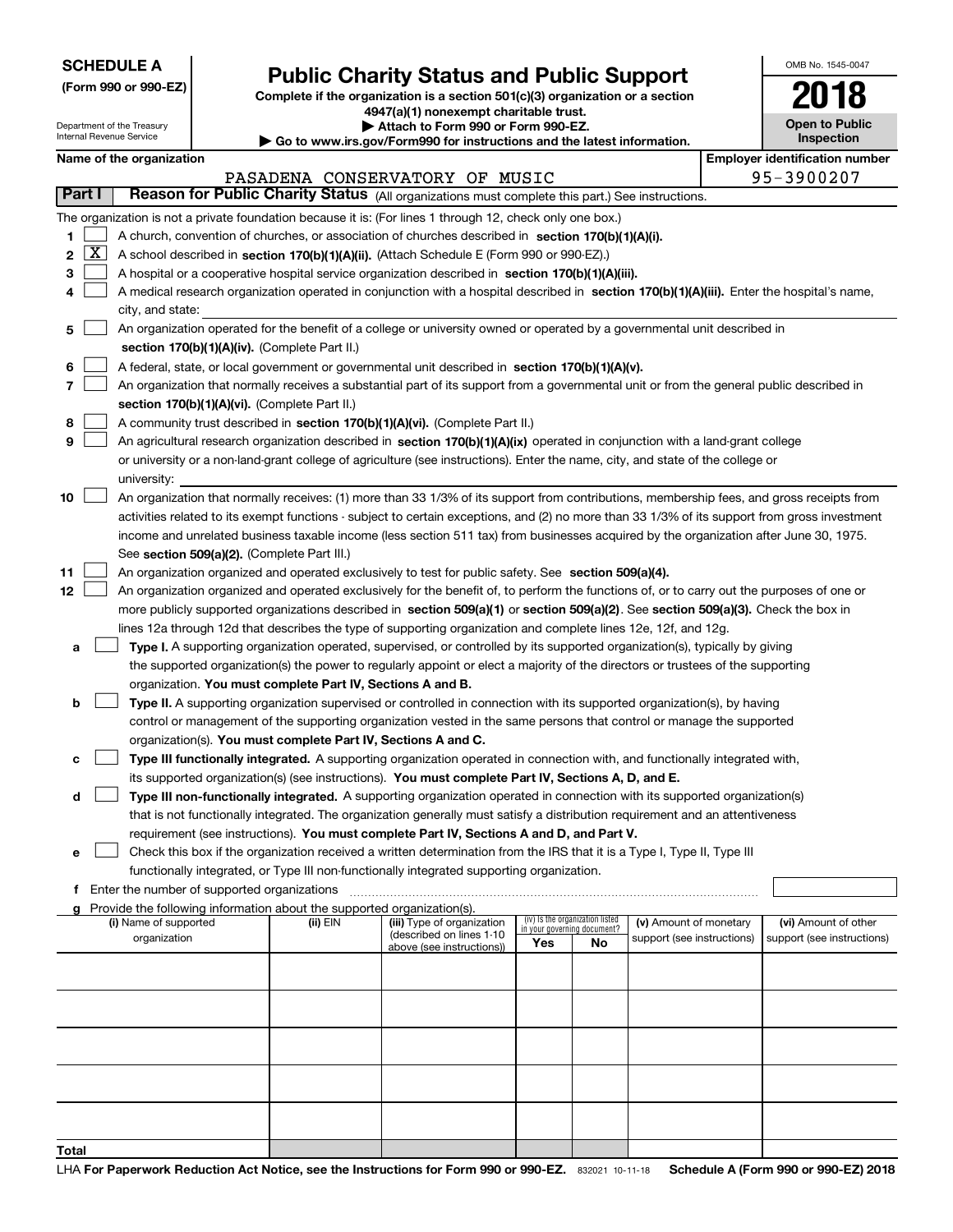### Schedule A (Form 990 or 990-EZ) 2018 PASADENA CONSERVATORY OF MUSIC 95-3900207 Page **Part II Support Schedule for Organizations Described in Sections 170(b)(1)(A)(iv) and 170(b)(1)(A)(vi)**

**2**

(Complete only if you checked the box on line 5, 7, or 8 of Part I or if the organization failed to qualify under Part III. If the organization fails to qualify under the tests listed below, please complete Part III.)

|     | <b>Section A. Public Support</b>                                                                                                               |            |          |            |            |          |           |
|-----|------------------------------------------------------------------------------------------------------------------------------------------------|------------|----------|------------|------------|----------|-----------|
|     | Calendar year (or fiscal year beginning in) $\blacktriangleright$                                                                              | (a) 2014   | (b) 2015 | $(c)$ 2016 | $(d)$ 2017 | (e) 2018 | (f) Total |
|     | <b>1</b> Gifts, grants, contributions, and                                                                                                     |            |          |            |            |          |           |
|     | membership fees received. (Do not                                                                                                              |            |          |            |            |          |           |
|     | include any "unusual grants.")                                                                                                                 |            |          |            |            |          |           |
|     | 2 Tax revenues levied for the organ-                                                                                                           |            |          |            |            |          |           |
|     | ization's benefit and either paid to                                                                                                           |            |          |            |            |          |           |
|     | or expended on its behalf                                                                                                                      |            |          |            |            |          |           |
|     | 3 The value of services or facilities                                                                                                          |            |          |            |            |          |           |
|     | furnished by a governmental unit to                                                                                                            |            |          |            |            |          |           |
|     | the organization without charge                                                                                                                |            |          |            |            |          |           |
|     | <b>4 Total.</b> Add lines 1 through 3                                                                                                          |            |          |            |            |          |           |
| 5.  | The portion of total contributions                                                                                                             |            |          |            |            |          |           |
|     | by each person (other than a                                                                                                                   |            |          |            |            |          |           |
|     | governmental unit or publicly                                                                                                                  |            |          |            |            |          |           |
|     | supported organization) included                                                                                                               |            |          |            |            |          |           |
|     | on line 1 that exceeds 2% of the                                                                                                               |            |          |            |            |          |           |
|     | amount shown on line 11,                                                                                                                       |            |          |            |            |          |           |
|     | column (f)                                                                                                                                     |            |          |            |            |          |           |
|     | 6 Public support. Subtract line 5 from line 4.                                                                                                 |            |          |            |            |          |           |
|     | <b>Section B. Total Support</b>                                                                                                                |            |          |            |            |          |           |
|     | Calendar year (or fiscal year beginning in) $\blacktriangleright$                                                                              | (a) $2014$ | (b) 2015 | $(c)$ 2016 | $(d)$ 2017 | (e) 2018 | (f) Total |
|     | 7 Amounts from line 4                                                                                                                          |            |          |            |            |          |           |
| 8   | Gross income from interest,                                                                                                                    |            |          |            |            |          |           |
|     | dividends, payments received on                                                                                                                |            |          |            |            |          |           |
|     | securities loans, rents, royalties,                                                                                                            |            |          |            |            |          |           |
|     | and income from similar sources                                                                                                                |            |          |            |            |          |           |
| 9.  | Net income from unrelated business                                                                                                             |            |          |            |            |          |           |
|     | activities, whether or not the                                                                                                                 |            |          |            |            |          |           |
|     | business is regularly carried on                                                                                                               |            |          |            |            |          |           |
|     | <b>10</b> Other income. Do not include gain                                                                                                    |            |          |            |            |          |           |
|     | or loss from the sale of capital                                                                                                               |            |          |            |            |          |           |
|     | assets (Explain in Part VI.)                                                                                                                   |            |          |            |            |          |           |
|     | 11 Total support. Add lines 7 through 10                                                                                                       |            |          |            |            |          |           |
|     | <b>12</b> Gross receipts from related activities, etc. (see instructions)                                                                      |            |          |            |            | 12       |           |
|     | 13 First five years. If the Form 990 is for the organization's first, second, third, fourth, or fifth tax year as a section 501(c)(3)          |            |          |            |            |          |           |
|     | organization, check this box and stop here                                                                                                     |            |          |            |            |          |           |
|     | <b>Section C. Computation of Public Support Percentage</b>                                                                                     |            |          |            |            |          |           |
|     | 14 Public support percentage for 2018 (line 6, column (f) divided by line 11, column (f) <i>marrouum</i> manu-                                 |            |          |            |            | 14       | %         |
|     |                                                                                                                                                |            |          |            |            | 15       | %         |
|     | 16a 33 1/3% support test - 2018. If the organization did not check the box on line 13, and line 14 is 33 1/3% or more, check this box and      |            |          |            |            |          |           |
|     | stop here. The organization qualifies as a publicly supported organization                                                                     |            |          |            |            |          | $\sim$    |
|     | b 33 1/3% support test - 2017. If the organization did not check a box on line 13 or 16a, and line 15 is 33 1/3% or more, check this box       |            |          |            |            |          |           |
|     | and stop here. The organization qualifies as a publicly supported organization                                                                 |            |          |            |            |          |           |
|     | 17a 10% -facts-and-circumstances test - 2018. If the organization did not check a box on line 13, 16a, or 16b, and line 14 is 10% or more,     |            |          |            |            |          |           |
|     | and if the organization meets the "facts-and-circumstances" test, check this box and stop here. Explain in Part VI how the organization        |            |          |            |            |          |           |
|     | meets the "facts-and-circumstances" test. The organization qualifies as a publicly supported organization                                      |            |          |            |            |          |           |
|     | <b>b 10% -facts-and-circumstances test - 2017.</b> If the organization did not check a box on line 13, 16a, 16b, or 17a, and line 15 is 10% or |            |          |            |            |          |           |
|     | more, and if the organization meets the "facts-and-circumstances" test, check this box and stop here. Explain in Part VI how the               |            |          |            |            |          |           |
|     | organization meets the "facts-and-circumstances" test. The organization qualifies as a publicly supported organization                         |            |          |            |            |          |           |
| 18. | Private foundation. If the organization did not check a box on line 13, 16a, 16b, 17a, or 17b, check this box and see instructions             |            |          |            |            |          |           |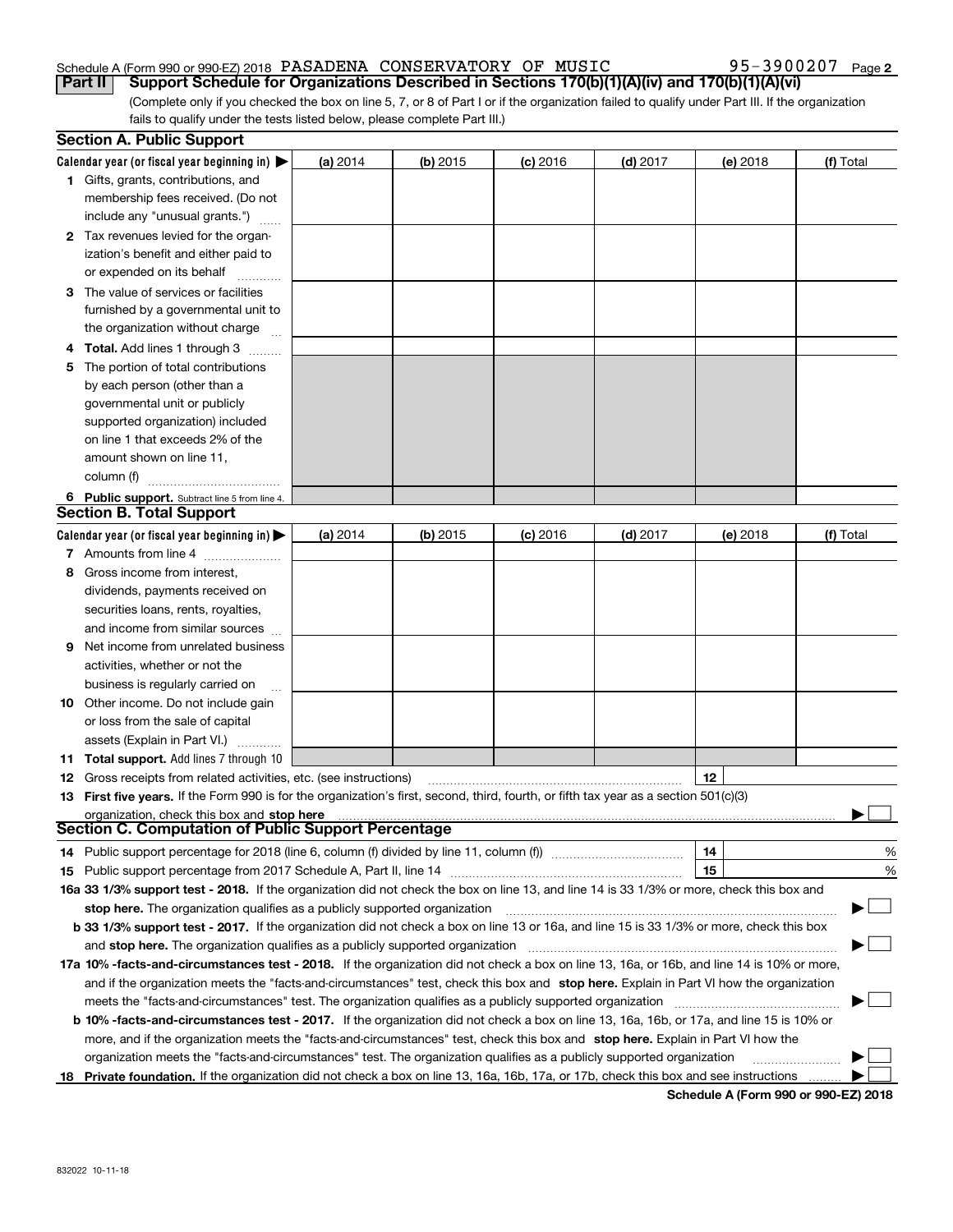### Schedule A (Form 990 or 990-EZ) 2018 PASADENA CONSERVATORY OF MUSIC 95-3900207 Page **Part III** | Support Schedule for Organizations Described in Section 509(a)(2)

(Complete only if you checked the box on line 10 of Part I or if the organization failed to qualify under Part II. If the organization fails to qualify under the tests listed below, please complete Part II.)

|    | <b>Section A. Public Support</b>                                                                                                                    |            |          |            |            |          |  |             |
|----|-----------------------------------------------------------------------------------------------------------------------------------------------------|------------|----------|------------|------------|----------|--|-------------|
|    | Calendar year (or fiscal year beginning in) $\blacktriangleright$                                                                                   | (a) 2014   | (b) 2015 | $(c)$ 2016 | $(d)$ 2017 | (e) 2018 |  | (f) Total   |
|    | 1 Gifts, grants, contributions, and                                                                                                                 |            |          |            |            |          |  |             |
|    | membership fees received. (Do not                                                                                                                   |            |          |            |            |          |  |             |
|    | include any "unusual grants.")                                                                                                                      |            |          |            |            |          |  |             |
|    | <b>2</b> Gross receipts from admissions,                                                                                                            |            |          |            |            |          |  |             |
|    | merchandise sold or services per-                                                                                                                   |            |          |            |            |          |  |             |
|    | formed, or facilities furnished in                                                                                                                  |            |          |            |            |          |  |             |
|    | any activity that is related to the<br>organization's tax-exempt purpose                                                                            |            |          |            |            |          |  |             |
|    | 3 Gross receipts from activities that                                                                                                               |            |          |            |            |          |  |             |
|    | are not an unrelated trade or bus-                                                                                                                  |            |          |            |            |          |  |             |
|    |                                                                                                                                                     |            |          |            |            |          |  |             |
|    | iness under section 513                                                                                                                             |            |          |            |            |          |  |             |
|    | 4 Tax revenues levied for the organ-                                                                                                                |            |          |            |            |          |  |             |
|    | ization's benefit and either paid to                                                                                                                |            |          |            |            |          |  |             |
|    | or expended on its behalf<br>.                                                                                                                      |            |          |            |            |          |  |             |
|    | 5 The value of services or facilities                                                                                                               |            |          |            |            |          |  |             |
|    | furnished by a governmental unit to                                                                                                                 |            |          |            |            |          |  |             |
|    | the organization without charge                                                                                                                     |            |          |            |            |          |  |             |
|    | <b>6 Total.</b> Add lines 1 through 5                                                                                                               |            |          |            |            |          |  |             |
|    | 7a Amounts included on lines 1, 2, and                                                                                                              |            |          |            |            |          |  |             |
|    | 3 received from disqualified persons                                                                                                                |            |          |            |            |          |  |             |
|    | <b>b</b> Amounts included on lines 2 and 3 received                                                                                                 |            |          |            |            |          |  |             |
|    | from other than disqualified persons that                                                                                                           |            |          |            |            |          |  |             |
|    | exceed the greater of \$5,000 or 1% of the<br>amount on line 13 for the year                                                                        |            |          |            |            |          |  |             |
|    | c Add lines 7a and 7b                                                                                                                               |            |          |            |            |          |  |             |
|    | 8 Public support. (Subtract line 7c from line 6.)                                                                                                   |            |          |            |            |          |  |             |
|    | <b>Section B. Total Support</b>                                                                                                                     |            |          |            |            |          |  |             |
|    | Calendar year (or fiscal year beginning in) $\blacktriangleright$                                                                                   | (a) $2014$ | (b) 2015 | $(c)$ 2016 | $(d)$ 2017 | (e) 2018 |  | (f) Total   |
|    | 9 Amounts from line 6                                                                                                                               |            |          |            |            |          |  |             |
|    | <b>10a</b> Gross income from interest,                                                                                                              |            |          |            |            |          |  |             |
|    | dividends, payments received on                                                                                                                     |            |          |            |            |          |  |             |
|    | securities loans, rents, royalties,<br>and income from similar sources                                                                              |            |          |            |            |          |  |             |
|    | <b>b</b> Unrelated business taxable income                                                                                                          |            |          |            |            |          |  |             |
|    | (less section 511 taxes) from businesses                                                                                                            |            |          |            |            |          |  |             |
|    | acquired after June 30, 1975                                                                                                                        |            |          |            |            |          |  |             |
|    |                                                                                                                                                     |            |          |            |            |          |  |             |
|    | c Add lines 10a and 10b<br>11 Net income from unrelated business                                                                                    |            |          |            |            |          |  |             |
|    | activities not included in line 10b,                                                                                                                |            |          |            |            |          |  |             |
|    | whether or not the business is                                                                                                                      |            |          |            |            |          |  |             |
|    | regularly carried on                                                                                                                                |            |          |            |            |          |  |             |
|    | <b>12</b> Other income. Do not include gain<br>or loss from the sale of capital                                                                     |            |          |            |            |          |  |             |
|    | assets (Explain in Part VI.)                                                                                                                        |            |          |            |            |          |  |             |
|    | 13 Total support. (Add lines 9, 10c, 11, and 12.)                                                                                                   |            |          |            |            |          |  |             |
|    | 14 First five years. If the Form 990 is for the organization's first, second, third, fourth, or fifth tax year as a section 501(c)(3) organization, |            |          |            |            |          |  |             |
|    | check this box and stop here <i>macuum macuum macuum macuum macuum macuum macuum macuum macuum</i>                                                  |            |          |            |            |          |  |             |
|    | <b>Section C. Computation of Public Support Percentage</b>                                                                                          |            |          |            |            |          |  |             |
|    | 15 Public support percentage for 2018 (line 8, column (f), divided by line 13, column (f))                                                          |            |          |            |            | 15       |  | %           |
| 16 | Public support percentage from 2017 Schedule A, Part III, line 15                                                                                   |            |          |            |            | 16       |  | %           |
|    | Section D. Computation of Investment Income Percentage                                                                                              |            |          |            |            |          |  |             |
|    | 17 Investment income percentage for 2018 (line 10c, column (f), divided by line 13, column (f))                                                     |            |          |            |            | 17       |  | %           |
|    | 18 Investment income percentage from 2017 Schedule A, Part III, line 17                                                                             |            |          |            |            | 18       |  | %           |
|    | 19a 33 1/3% support tests - 2018. If the organization did not check the box on line 14, and line 15 is more than 33 1/3%, and line 17 is not        |            |          |            |            |          |  |             |
|    | more than 33 1/3%, check this box and stop here. The organization qualifies as a publicly supported organization                                    |            |          |            |            |          |  | $\sim$<br>▶ |
|    | b 33 1/3% support tests - 2017. If the organization did not check a box on line 14 or line 19a, and line 16 is more than 33 1/3%, and               |            |          |            |            |          |  |             |
|    | line 18 is not more than 33 1/3%, check this box and stop here. The organization qualifies as a publicly supported organization                     |            |          |            |            |          |  |             |
|    |                                                                                                                                                     |            |          |            |            |          |  |             |
|    |                                                                                                                                                     |            |          |            |            |          |  |             |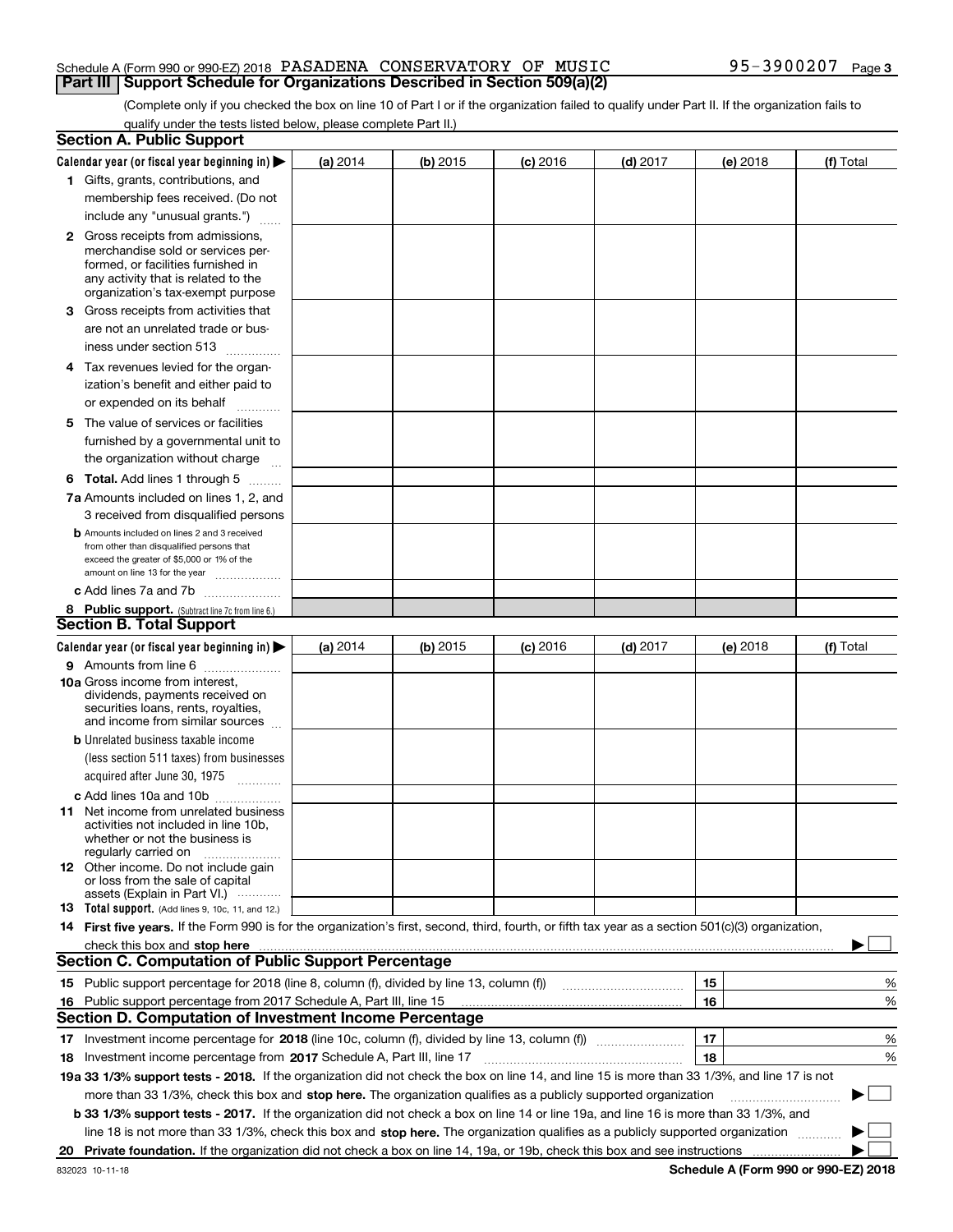## Schedule A (Form 990 or 990-EZ) 2018 PASADENA CONSERVATORY OF MUSIC 95-3900207 Page

## **Part IV Supporting Organizations**

(Complete only if you checked a box in line 12 on Part I. If you checked 12a of Part I, complete Sections A and B. If you checked 12b of Part I, complete Sections A and C. If you checked 12c of Part I, complete Sections A, D, and E. If you checked 12d of Part I, complete Sections A and D, and complete Part V.)

### **Section A. All Supporting Organizations**

- **1** Are all of the organization's supported organizations listed by name in the organization's governing documents? If "No," describe in **Part VI** how the supported organizations are designated. If designated by *class or purpose, describe the designation. If historic and continuing relationship, explain.*
- **2** Did the organization have any supported organization that does not have an IRS determination of status under section 509(a)(1) or (2)? If "Yes," explain in Part VI how the organization determined that the supported *organization was described in section 509(a)(1) or (2).*
- **3a** Did the organization have a supported organization described in section 501(c)(4), (5), or (6)? If "Yes," answer *(b) and (c) below.*
- **b** Did the organization confirm that each supported organization qualified under section 501(c)(4), (5), or (6) and satisfied the public support tests under section 509(a)(2)? If "Yes," describe in **Part VI** when and how the *organization made the determination.*
- **c**Did the organization ensure that all support to such organizations was used exclusively for section 170(c)(2)(B) purposes? If "Yes," explain in **Part VI** what controls the organization put in place to ensure such use.
- **4a***If* Was any supported organization not organized in the United States ("foreign supported organization")? *"Yes," and if you checked 12a or 12b in Part I, answer (b) and (c) below.*
- **b** Did the organization have ultimate control and discretion in deciding whether to make grants to the foreign supported organization? If "Yes," describe in **Part VI** how the organization had such control and discretion *despite being controlled or supervised by or in connection with its supported organizations.*
- **c** Did the organization support any foreign supported organization that does not have an IRS determination under sections 501(c)(3) and 509(a)(1) or (2)? If "Yes," explain in **Part VI** what controls the organization used *to ensure that all support to the foreign supported organization was used exclusively for section 170(c)(2)(B) purposes.*
- **5a***If "Yes,"* Did the organization add, substitute, or remove any supported organizations during the tax year? answer (b) and (c) below (if applicable). Also, provide detail in **Part VI,** including (i) the names and EIN *numbers of the supported organizations added, substituted, or removed; (ii) the reasons for each such action; (iii) the authority under the organization's organizing document authorizing such action; and (iv) how the action was accomplished (such as by amendment to the organizing document).*
- **b** Type I or Type II only. Was any added or substituted supported organization part of a class already designated in the organization's organizing document?
- **cSubstitutions only.**  Was the substitution the result of an event beyond the organization's control?
- **6** Did the organization provide support (whether in the form of grants or the provision of services or facilities) to **Part VI.** *If "Yes," provide detail in* support or benefit one or more of the filing organization's supported organizations? anyone other than (i) its supported organizations, (ii) individuals that are part of the charitable class benefited by one or more of its supported organizations, or (iii) other supporting organizations that also
- **7**Did the organization provide a grant, loan, compensation, or other similar payment to a substantial contributor *If "Yes," complete Part I of Schedule L (Form 990 or 990-EZ).* regard to a substantial contributor? (as defined in section 4958(c)(3)(C)), a family member of a substantial contributor, or a 35% controlled entity with
- **8** Did the organization make a loan to a disqualified person (as defined in section 4958) not described in line 7? *If "Yes," complete Part I of Schedule L (Form 990 or 990-EZ).*
- **9a** Was the organization controlled directly or indirectly at any time during the tax year by one or more in section 509(a)(1) or (2))? If "Yes," *provide detail in* <code>Part VI.</code> disqualified persons as defined in section 4946 (other than foundation managers and organizations described
- **b** Did one or more disqualified persons (as defined in line 9a) hold a controlling interest in any entity in which the supporting organization had an interest? If "Yes," provide detail in P**art VI**.
- **c**Did a disqualified person (as defined in line 9a) have an ownership interest in, or derive any personal benefit from, assets in which the supporting organization also had an interest? If "Yes," provide detail in P**art VI.**
- **10a** Was the organization subject to the excess business holdings rules of section 4943 because of section supporting organizations)? If "Yes," answer 10b below. 4943(f) (regarding certain Type II supporting organizations, and all Type III non-functionally integrated
- **b** Did the organization have any excess business holdings in the tax year? (Use Schedule C, Form 4720, to *determine whether the organization had excess business holdings.)*

**1**

**2**

**YesNo**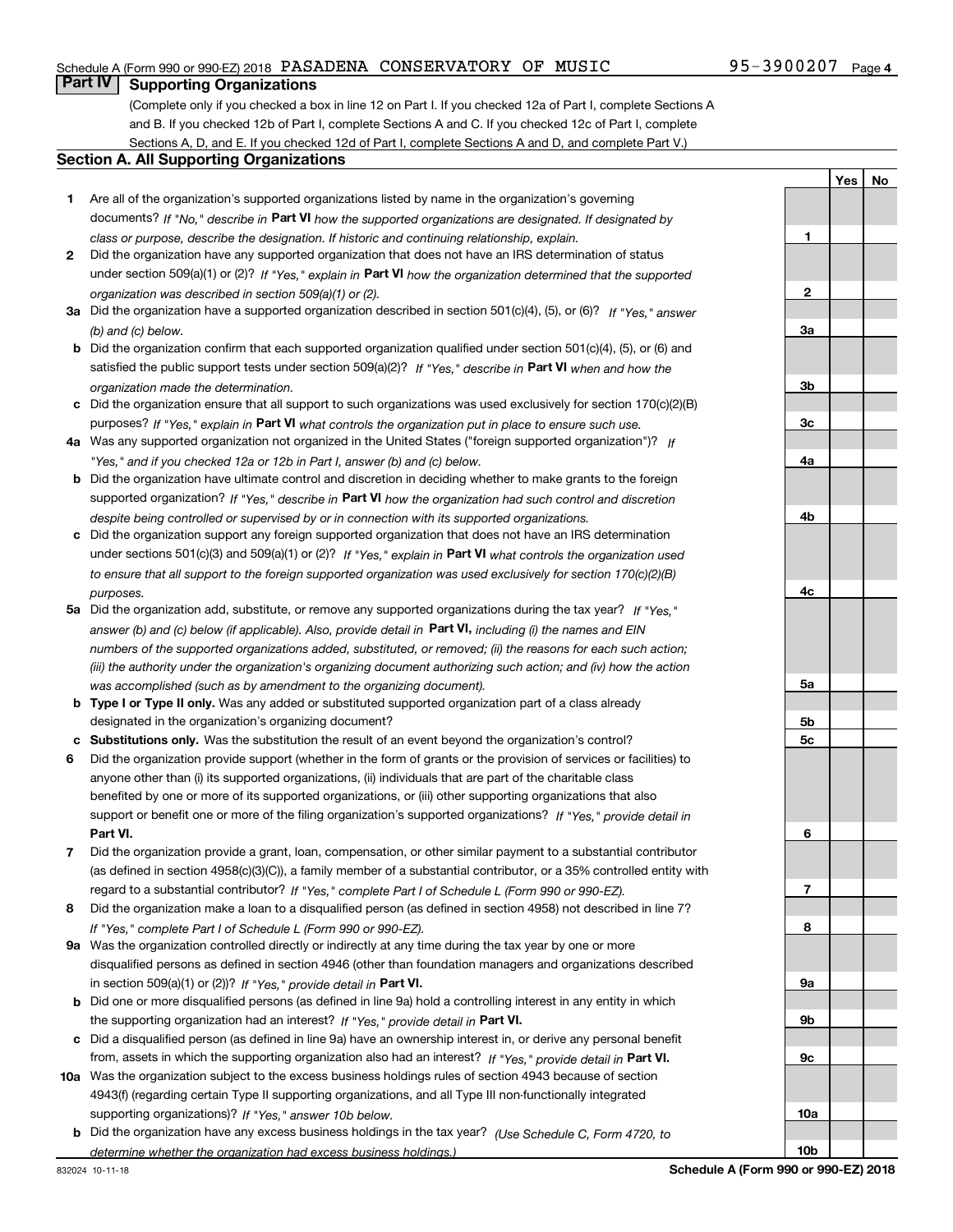## Schedule A (Form 990 or 990-EZ) 2018 PASADENA CONSERVATORY OF MUSIC 95-3900207 Page **Part IV Supporting Organizations** *(continued)*

|    |                                                                                                                                                                                                                     |     | Yes        | No |
|----|---------------------------------------------------------------------------------------------------------------------------------------------------------------------------------------------------------------------|-----|------------|----|
| 11 | Has the organization accepted a gift or contribution from any of the following persons?                                                                                                                             |     |            |    |
|    | a A person who directly or indirectly controls, either alone or together with persons described in (b) and (c)                                                                                                      |     |            |    |
|    | below, the governing body of a supported organization?                                                                                                                                                              | 11a |            |    |
|    | <b>b</b> A family member of a person described in (a) above?                                                                                                                                                        | 11b |            |    |
|    | c A 35% controlled entity of a person described in (a) or (b) above? If "Yes" to a, b, or c, provide detail in Part VI.                                                                                             | 11c |            |    |
|    | <b>Section B. Type I Supporting Organizations</b>                                                                                                                                                                   |     |            |    |
|    |                                                                                                                                                                                                                     |     | Yes        | No |
| 1  | Did the directors, trustees, or membership of one or more supported organizations have the power to                                                                                                                 |     |            |    |
|    | regularly appoint or elect at least a majority of the organization's directors or trustees at all times during the                                                                                                  |     |            |    |
|    | tax year? If "No," describe in Part VI how the supported organization(s) effectively operated, supervised, or                                                                                                       |     |            |    |
|    | controlled the organization's activities. If the organization had more than one supported organization,                                                                                                             |     |            |    |
|    | describe how the powers to appoint and/or remove directors or trustees were allocated among the supported                                                                                                           |     |            |    |
|    | organizations and what conditions or restrictions, if any, applied to such powers during the tax year.                                                                                                              | 1   |            |    |
| 2  | Did the organization operate for the benefit of any supported organization other than the supported                                                                                                                 |     |            |    |
|    | organization(s) that operated, supervised, or controlled the supporting organization? If "Yes," explain in                                                                                                          |     |            |    |
|    | Part VI how providing such benefit carried out the purposes of the supported organization(s) that operated,                                                                                                         |     |            |    |
|    | supervised, or controlled the supporting organization.                                                                                                                                                              | 2   |            |    |
|    | <b>Section C. Type II Supporting Organizations</b>                                                                                                                                                                  |     |            |    |
|    |                                                                                                                                                                                                                     |     | Yes        | No |
| 1  | Were a majority of the organization's directors or trustees during the tax year also a majority of the directors                                                                                                    |     |            |    |
|    | or trustees of each of the organization's supported organization(s)? If "No," describe in Part VI how control                                                                                                       |     |            |    |
|    | or management of the supporting organization was vested in the same persons that controlled or managed                                                                                                              |     |            |    |
|    | the supported organization(s).                                                                                                                                                                                      | 1   |            |    |
|    | <b>Section D. All Type III Supporting Organizations</b>                                                                                                                                                             |     |            |    |
|    |                                                                                                                                                                                                                     |     | <b>Yes</b> | No |
| 1  | Did the organization provide to each of its supported organizations, by the last day of the fifth month of the                                                                                                      |     |            |    |
|    | organization's tax year, (i) a written notice describing the type and amount of support provided during the prior tax                                                                                               |     |            |    |
|    | year, (ii) a copy of the Form 990 that was most recently filed as of the date of notification, and (iii) copies of the                                                                                              |     |            |    |
|    | organization's governing documents in effect on the date of notification, to the extent not previously provided?                                                                                                    | 1   |            |    |
| 2  | Were any of the organization's officers, directors, or trustees either (i) appointed or elected by the supported                                                                                                    |     |            |    |
|    | organization(s) or (ii) serving on the governing body of a supported organization? If "No," explain in Part VI how                                                                                                  |     |            |    |
| 3  | the organization maintained a close and continuous working relationship with the supported organization(s).                                                                                                         | 2   |            |    |
|    | By reason of the relationship described in (2), did the organization's supported organizations have a<br>significant voice in the organization's investment policies and in directing the use of the organization's |     |            |    |
|    | income or assets at all times during the tax year? If "Yes," describe in Part VI the role the organization's                                                                                                        |     |            |    |
|    | supported organizations played in this regard.                                                                                                                                                                      | З   |            |    |
|    | Section E. Type III Functionally Integrated Supporting Organizations                                                                                                                                                |     |            |    |
| 1  | Check the box next to the method that the organization used to satisfy the Integral Part Test during the year (see instructions).                                                                                   |     |            |    |
| a  | The organization satisfied the Activities Test. Complete line 2 below.                                                                                                                                              |     |            |    |
| b  | The organization is the parent of each of its supported organizations. Complete line 3 below.                                                                                                                       |     |            |    |
| c  | The organization supported a governmental entity. Describe in Part VI how you supported a government entity (see instructions).                                                                                     |     |            |    |
| 2  | Activities Test. Answer (a) and (b) below.                                                                                                                                                                          |     | Yes        | No |
| а  | Did substantially all of the organization's activities during the tax year directly further the exempt purposes of                                                                                                  |     |            |    |
|    | the supported organization(s) to which the organization was responsive? If "Yes," then in Part VI identify                                                                                                          |     |            |    |
|    | those supported organizations and explain how these activities directly furthered their exempt purposes,                                                                                                            |     |            |    |
|    | how the organization was responsive to those supported organizations, and how the organization determined                                                                                                           |     |            |    |
|    | that these activities constituted substantially all of its activities.                                                                                                                                              | 2a  |            |    |
|    | <b>b</b> Did the activities described in (a) constitute activities that, but for the organization's involvement, one or more                                                                                        |     |            |    |
|    | of the organization's supported organization(s) would have been engaged in? If "Yes," explain in Part VI the                                                                                                        |     |            |    |
|    | reasons for the organization's position that its supported organization(s) would have engaged in these                                                                                                              |     |            |    |
|    | activities but for the organization's involvement.                                                                                                                                                                  | 2b  |            |    |
| з  | Parent of Supported Organizations. Answer (a) and (b) below.                                                                                                                                                        |     |            |    |
|    | a Did the organization have the power to regularly appoint or elect a majority of the officers, directors, or                                                                                                       |     |            |    |
|    | trustees of each of the supported organizations? Provide details in Part VI.                                                                                                                                        | За  |            |    |
|    | <b>b</b> Did the organization exercise a substantial degree of direction over the policies, programs, and activities of each                                                                                        |     |            |    |
|    | of its supported organizations? If "Yes." describe in Part VI the role played by the organization in this regard.                                                                                                   | Зb  |            |    |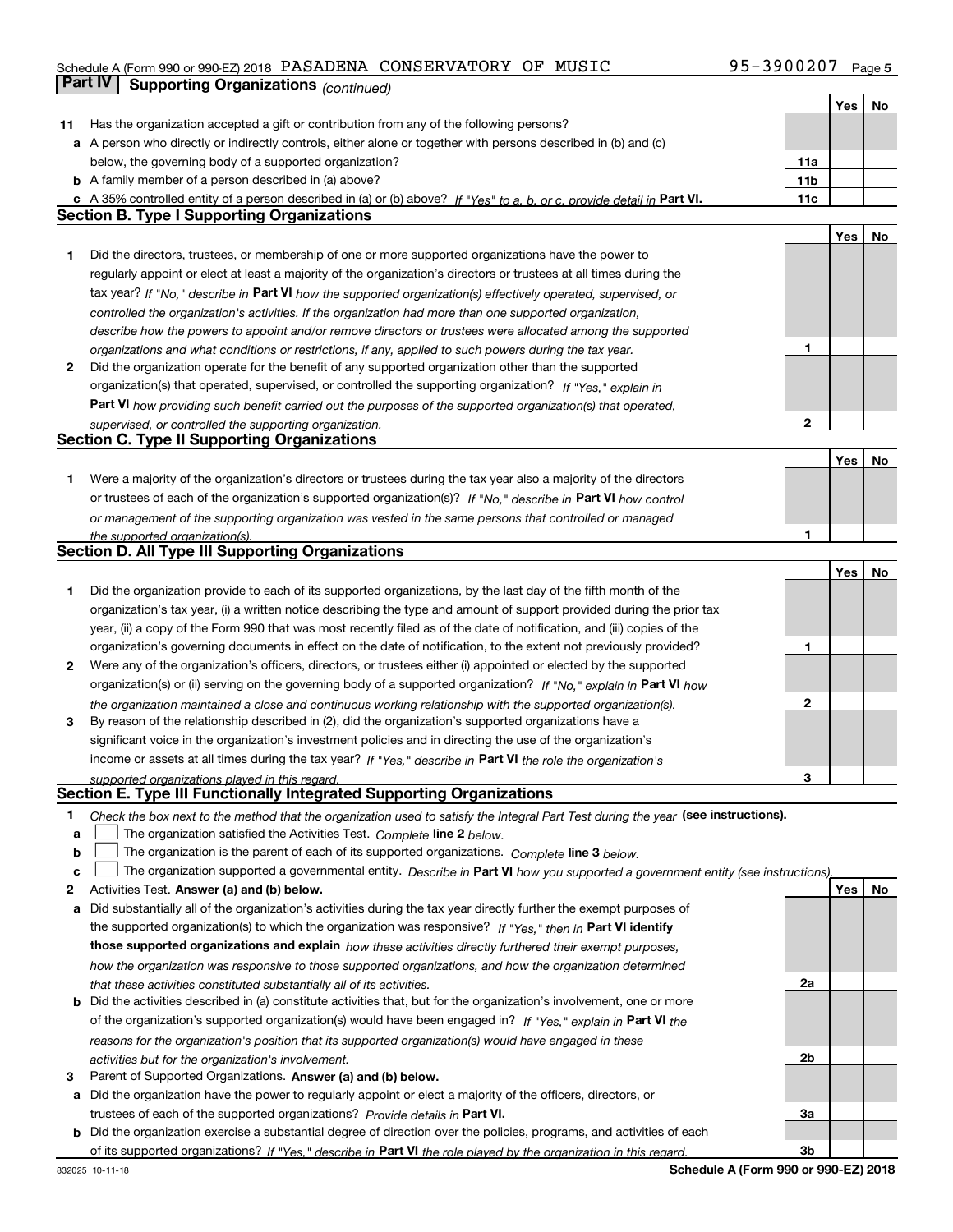## Schedule A (Form 990 or 990-EZ) 2018 PASADENA CONSERVATORY OF MUSIC 95-3900207 Page **Part V Type III Non-Functionally Integrated 509(a)(3) Supporting Organizations**

#### **SEP 10. See instructions.** All antegral Part Test as a qualifying trust on Nov. 20, 1970 (explain in Part VI.) See instructions. All other Type III non-functionally integrated supporting organizations must complete Sections A through E.  $\overline{\phantom{0}}$

|              | Section A - Adjusted Net Income                                              |                | (A) Prior Year | (B) Current Year<br>(optional) |
|--------------|------------------------------------------------------------------------------|----------------|----------------|--------------------------------|
| 1            | Net short-term capital gain                                                  | 1              |                |                                |
| 2            | Recoveries of prior-year distributions                                       | $\overline{2}$ |                |                                |
| з            | Other gross income (see instructions)                                        | 3              |                |                                |
| 4            | Add lines 1 through 3                                                        | 4              |                |                                |
| 5            | Depreciation and depletion                                                   | 5              |                |                                |
| 6            | Portion of operating expenses paid or incurred for production or             |                |                |                                |
|              | collection of gross income or for management, conservation, or               |                |                |                                |
|              | maintenance of property held for production of income (see instructions)     | 6              |                |                                |
| 7            | Other expenses (see instructions)                                            | $\overline{7}$ |                |                                |
| 8            | Adjusted Net Income (subtract lines 5, 6, and 7 from line 4)                 | 8              |                |                                |
|              | <b>Section B - Minimum Asset Amount</b>                                      |                | (A) Prior Year | (B) Current Year<br>(optional) |
| 1            | Aggregate fair market value of all non-exempt-use assets (see                |                |                |                                |
|              | instructions for short tax year or assets held for part of year):            |                |                |                                |
|              | a Average monthly value of securities                                        | 1a             |                |                                |
|              | <b>b</b> Average monthly cash balances                                       | 1b             |                |                                |
|              | c Fair market value of other non-exempt-use assets                           | 1c             |                |                                |
|              | <b>d</b> Total (add lines 1a, 1b, and 1c)                                    | 1d             |                |                                |
|              | e Discount claimed for blockage or other                                     |                |                |                                |
|              | factors (explain in detail in Part VI):                                      |                |                |                                |
| $\mathbf{2}$ | Acquisition indebtedness applicable to non-exempt-use assets                 | $\mathbf{2}$   |                |                                |
| 3            | Subtract line 2 from line 1d                                                 | 3              |                |                                |
| 4            | Cash deemed held for exempt use. Enter 1-1/2% of line 3 (for greater amount, |                |                |                                |
|              | see instructions)                                                            | 4              |                |                                |
| 5            | Net value of non-exempt-use assets (subtract line 4 from line 3)             | 5              |                |                                |
| 6            | Multiply line 5 by .035                                                      | 6              |                |                                |
| 7            | Recoveries of prior-year distributions                                       | $\overline{7}$ |                |                                |
| 8            | Minimum Asset Amount (add line 7 to line 6)                                  | 8              |                |                                |
|              | <b>Section C - Distributable Amount</b>                                      |                |                | <b>Current Year</b>            |
| $\mathbf{1}$ | Adjusted net income for prior year (from Section A, line 8, Column A)        | 1              |                |                                |
| $\mathbf{2}$ | Enter 85% of line 1                                                          | $\mathbf{2}$   |                |                                |
| 3            | Minimum asset amount for prior year (from Section B, line 8, Column A)       | 3              |                |                                |
| 4            | Enter greater of line 2 or line 3                                            | 4              |                |                                |
| 5            | Income tax imposed in prior year                                             | 5              |                |                                |
| 6            | <b>Distributable Amount.</b> Subtract line 5 from line 4, unless subject to  |                |                |                                |
|              | emergency temporary reduction (see instructions)                             | 6              |                |                                |
|              |                                                                              |                |                |                                |

**7**Check here if the current year is the organization's first as a non-functionally integrated Type III supporting organization (see instructions).

**Schedule A (Form 990 or 990-EZ) 2018**

**1**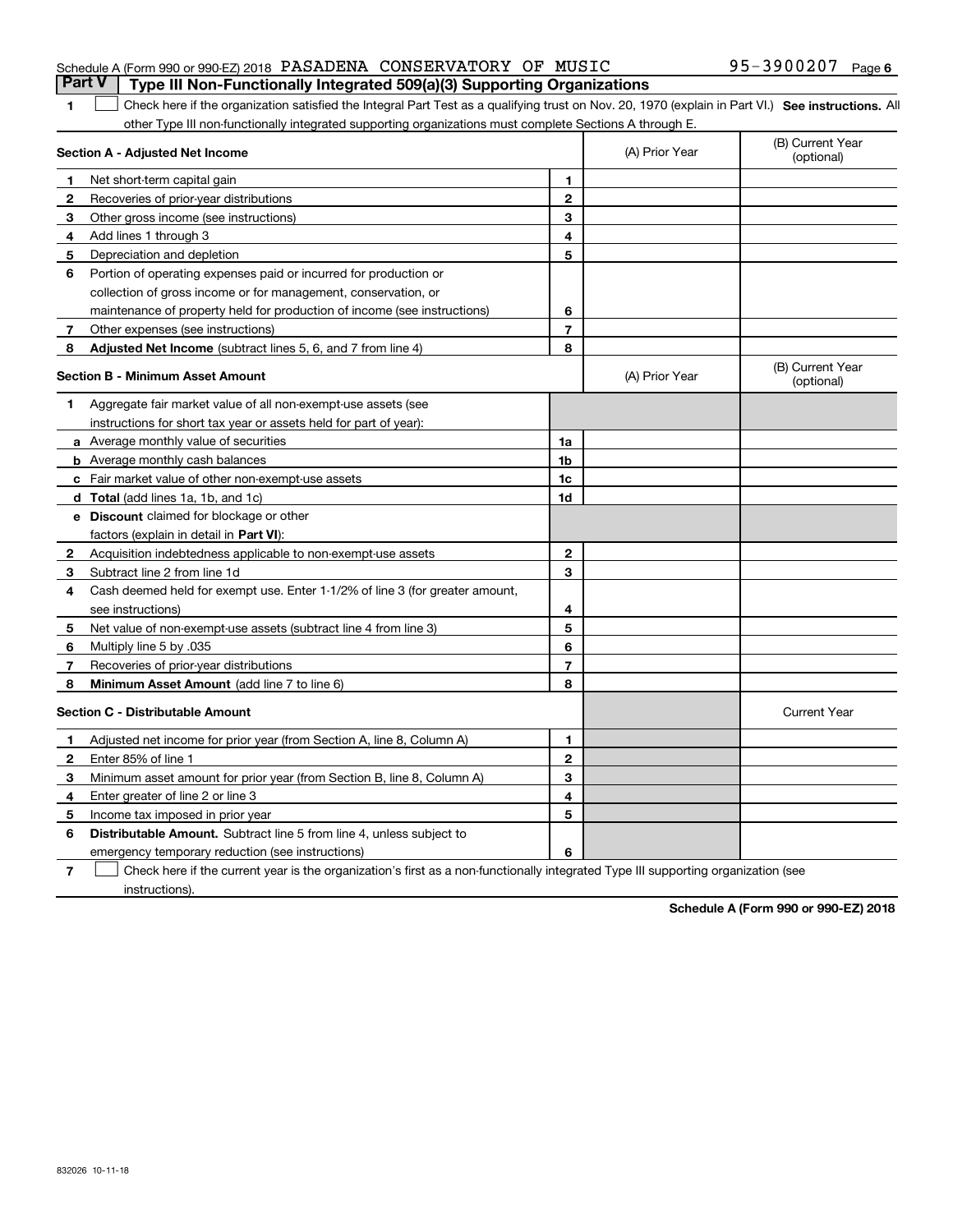### Schedule A (Form 990 or 990-EZ) 2018 PASADENA CONSERVATORY OF MUSIC 95-3900207 Page

| <b>Part V</b> | Type III Non-Functionally Integrated 509(a)(3) Supporting Organizations                    |                             | (continued)                           |                                         |
|---------------|--------------------------------------------------------------------------------------------|-----------------------------|---------------------------------------|-----------------------------------------|
|               | <b>Section D - Distributions</b>                                                           |                             |                                       | <b>Current Year</b>                     |
| 1             | Amounts paid to supported organizations to accomplish exempt purposes                      |                             |                                       |                                         |
| 2             | Amounts paid to perform activity that directly furthers exempt purposes of supported       |                             |                                       |                                         |
|               | organizations, in excess of income from activity                                           |                             |                                       |                                         |
| з             | Administrative expenses paid to accomplish exempt purposes of supported organizations      |                             |                                       |                                         |
| 4             | Amounts paid to acquire exempt-use assets                                                  |                             |                                       |                                         |
| 5             | Qualified set-aside amounts (prior IRS approval required)                                  |                             |                                       |                                         |
| 6             | Other distributions (describe in Part VI). See instructions.                               |                             |                                       |                                         |
| 7             | Total annual distributions. Add lines 1 through 6.                                         |                             |                                       |                                         |
| 8             | Distributions to attentive supported organizations to which the organization is responsive |                             |                                       |                                         |
|               | (provide details in Part VI). See instructions.                                            |                             |                                       |                                         |
| 9             | Distributable amount for 2018 from Section C, line 6                                       |                             |                                       |                                         |
| 10            | Line 8 amount divided by line 9 amount                                                     |                             |                                       |                                         |
|               |                                                                                            | (i)                         | (iii)                                 | (iii)                                   |
|               | <b>Section E - Distribution Allocations</b> (see instructions)                             | <b>Excess Distributions</b> | <b>Underdistributions</b><br>Pre-2018 | <b>Distributable</b><br>Amount for 2018 |
| 1             | Distributable amount for 2018 from Section C, line 6                                       |                             |                                       |                                         |
| 2             | Underdistributions, if any, for years prior to 2018 (reason-                               |                             |                                       |                                         |
|               | able cause required- explain in Part VI). See instructions.                                |                             |                                       |                                         |
| з             | Excess distributions carryover, if any, to 2018                                            |                             |                                       |                                         |
|               | <b>a</b> From 2013                                                                         |                             |                                       |                                         |
|               | <b>b</b> From 2014                                                                         |                             |                                       |                                         |
|               | $c$ From 2015                                                                              |                             |                                       |                                         |
|               | <b>d</b> From 2016                                                                         |                             |                                       |                                         |
|               | e From 2017                                                                                |                             |                                       |                                         |
|               | Total of lines 3a through e                                                                |                             |                                       |                                         |
|               | <b>g</b> Applied to underdistributions of prior years                                      |                             |                                       |                                         |
|               | <b>h</b> Applied to 2018 distributable amount                                              |                             |                                       |                                         |
|               | Carryover from 2013 not applied (see instructions)                                         |                             |                                       |                                         |
|               | Remainder. Subtract lines 3g, 3h, and 3i from 3f.                                          |                             |                                       |                                         |
| 4             | Distributions for 2018 from Section D,                                                     |                             |                                       |                                         |
|               | line $7:$                                                                                  |                             |                                       |                                         |
|               | <b>a</b> Applied to underdistributions of prior years                                      |                             |                                       |                                         |
|               | <b>b</b> Applied to 2018 distributable amount                                              |                             |                                       |                                         |
| c             | Remainder. Subtract lines 4a and 4b from 4.                                                |                             |                                       |                                         |
| 5             | Remaining underdistributions for years prior to 2018, if                                   |                             |                                       |                                         |
|               | any. Subtract lines 3g and 4a from line 2. For result greater                              |                             |                                       |                                         |
|               | than zero, explain in Part VI. See instructions.                                           |                             |                                       |                                         |
| 6             | Remaining underdistributions for 2018. Subtract lines 3h                                   |                             |                                       |                                         |
|               | and 4b from line 1. For result greater than zero, explain in                               |                             |                                       |                                         |
|               | Part VI. See instructions.                                                                 |                             |                                       |                                         |
| 7             | Excess distributions carryover to 2019. Add lines 3j                                       |                             |                                       |                                         |
|               | and 4c.                                                                                    |                             |                                       |                                         |
| 8             | Breakdown of line 7:                                                                       |                             |                                       |                                         |
|               | a Excess from 2014                                                                         |                             |                                       |                                         |
|               | <b>b</b> Excess from 2015                                                                  |                             |                                       |                                         |
|               | c Excess from 2016                                                                         |                             |                                       |                                         |
|               | d Excess from 2017                                                                         |                             |                                       |                                         |
|               |                                                                                            |                             |                                       |                                         |
|               | e Excess from 2018                                                                         |                             |                                       |                                         |